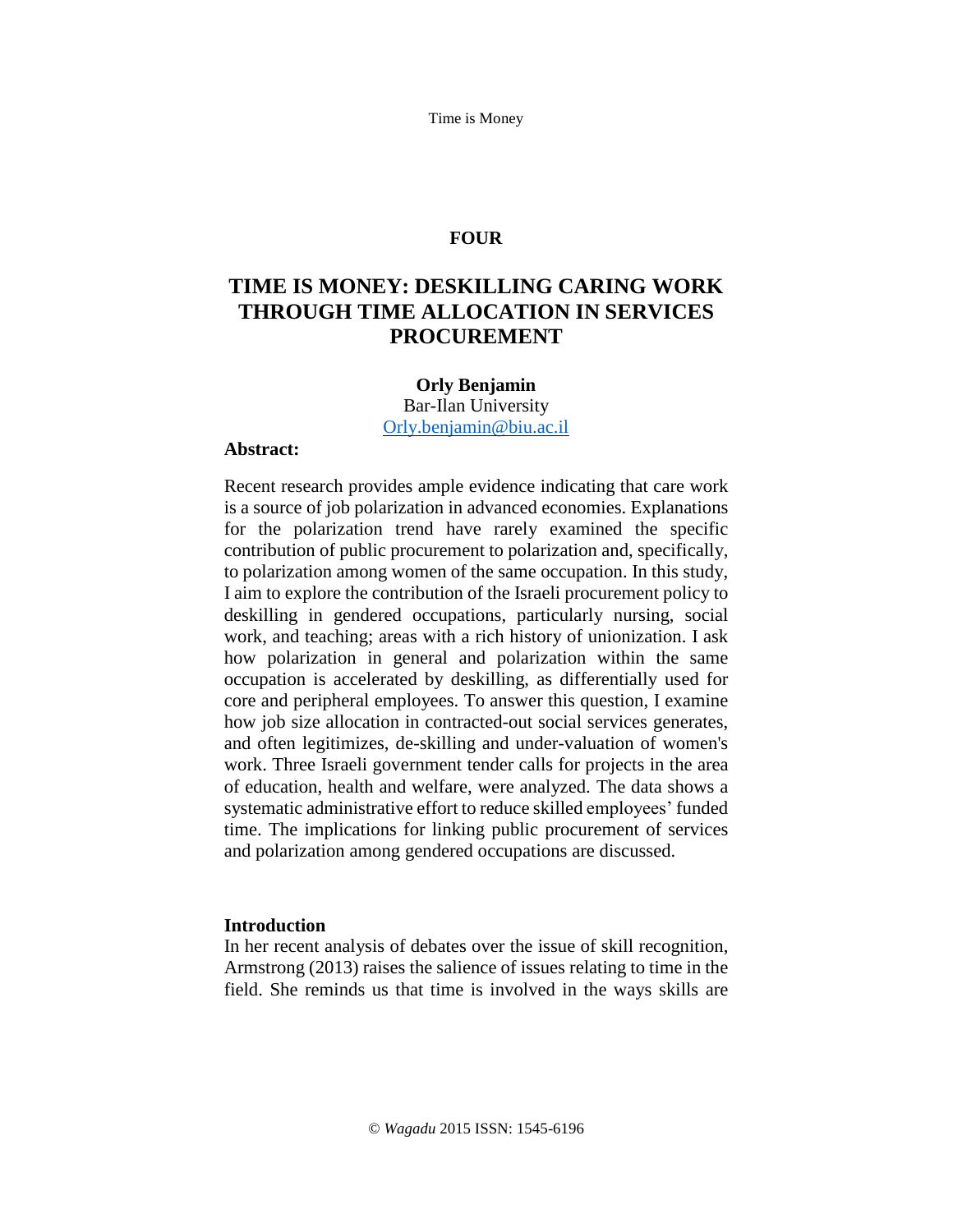"defined, assessed and practiced" (p. 274). Moreover, drawing on the organization of work in health services, Armstrong shows that under the New Public Management (NPM) shaping of social services, women in caring occupations are unable to manifest their occupational skills because of time constrains embedded in the work process. In looking at the role of states in promoting deskilling as linked to time allocation in social services, she recognizes that measurement has replaced the notion of a caring service. But, how did time constraints become so salient to deskilling in caring occupations? What institutional spaces shape these time constraints? Are time constraints imposed on core employees and peripheral employees in similar ways? I attempt to examine these questions by investigating a very specific organizational space: that of public procurement of social services. While authors agree that employment conditions in commissioned service deliverers are often bad (Cunningham, 2011), not enough attention has been directed to the administrative procedures responsible for this outcome. Through unveiling the dynamics behind the state administrators' definition of the funding needs of services, I attempt to shed light on a specific gendered reality that arises within public procurement of services.

During the early stages of public procurement of services, state administrators gave a disproportionate weight to the price criterion in selecting a service deliverer among all bidders. Previous accounts of the process of contracting out showed that at this stage, state administrators failed to act as the 'smart client' in at least two ways: they were not using information accumulated about specific deliverers, and they allowed service deliverers to make demands for additional funding, framing these demands as unexpected costs (Grimshow and Hebson, 2005). After much criticism of state support for the cheapest bid, more elaborate systems of bidder selection were introduced based on the need to calculate the reasonable cost of a service. Such preliminary calculation enabled state administrators to set forth a threshold sum for the service and reinforced state's ability to argue that services procurement practices followed legal requirements with regard to services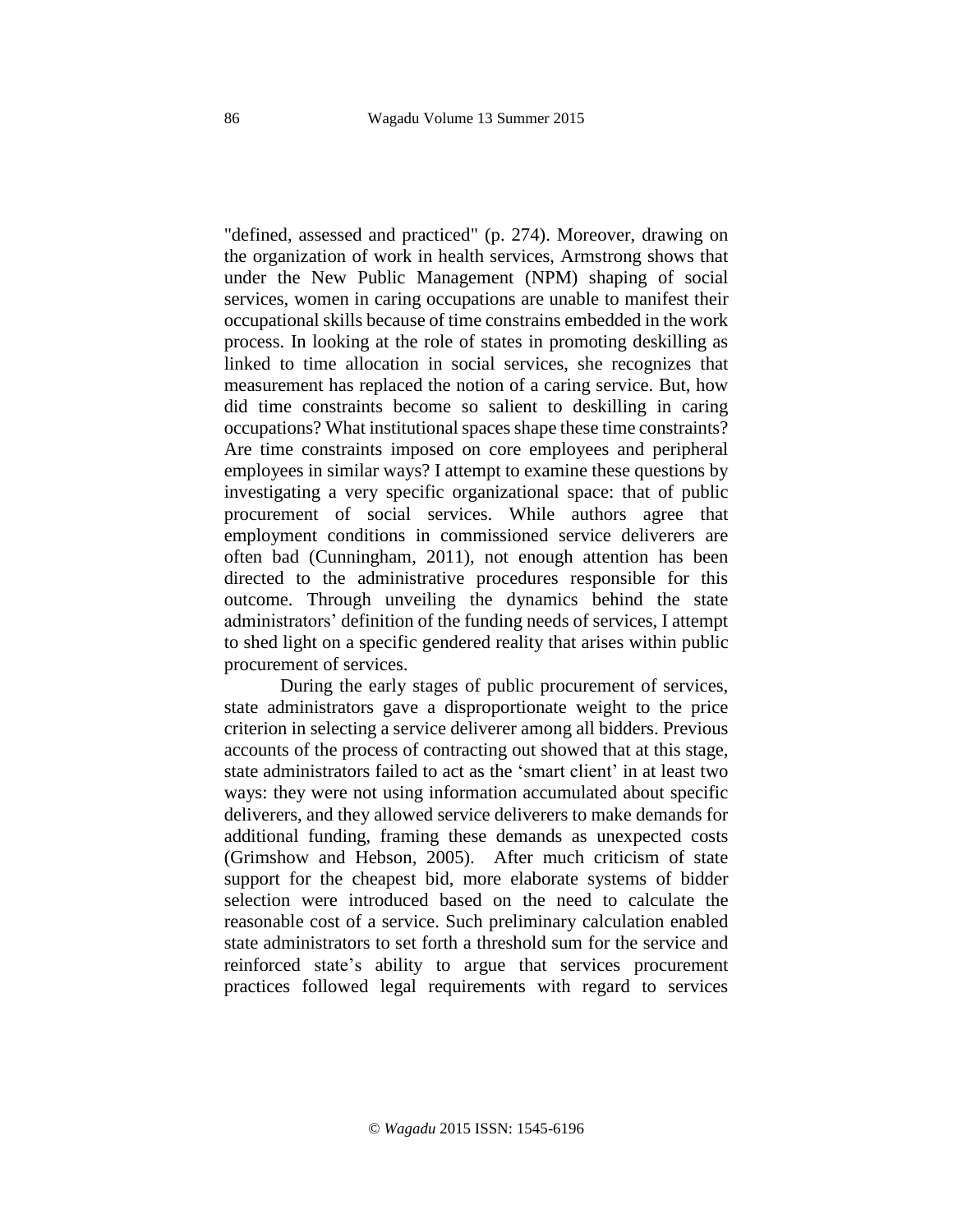employment. In the process of setting forth a threshold sum, the state became a smarter client by reducing its exposure to financial pressures exerted by service deliverers. However, this administrative calculation becomes a key feature when analyzing polarization in contemporary care employment.

Fine has recently (2014) articulated the basis of the polarization that occurs in caring occupations, emphasizing the differential institutional treatment of two categories of employees. He argues that contemporary operation of services offers reasonable employment rewards for those in 'core' skilled, professional and reasonably secure employment. But those considered 'peripheral' workers are forced to accept 'flexible' employment arrangements, as they are not in a strong position to negotiate with employers (p. 271). Fine's distinction in the area of caring employees suggests that in order to understand how time allocation is used institutionally and how it contributes to polarization, we need to examine two distinct approaches: that related to shaping conditions for those with relevant credentials (formally accredited social workers, nurses or teachers) and those who do not have them. In what follows I trace this distinction in the Israeli government's tender calls. In the remainder of this introduction, I define deskilling and its related mechanisms, and then I introduce my theoretical framework.

#### **Skill Recognition vs. Deskilling**

The earliest definitions of deskilling referred to the introduction of technology into the workplace. From Braverman (1974) to Sennett (1999), deskilling was generally viewed as the introduction of technology in ways that replaced workers, confined their discretion and autonomy in the shaping of their work process, and exposed them to increased control. For Sennett (1999), this process was akin to contemporary alienation, which he called the 'corrosion of character'. More feminist perspectives, however, have elaborated on the meaning of deskilling as being more informed by the struggle between valuing or under-valuing women's work (Grimshaw and Rubery, 2007). Externalization, for instance, was proposed as an early demonstration of deskilling (Rogers, 2000) in the sense of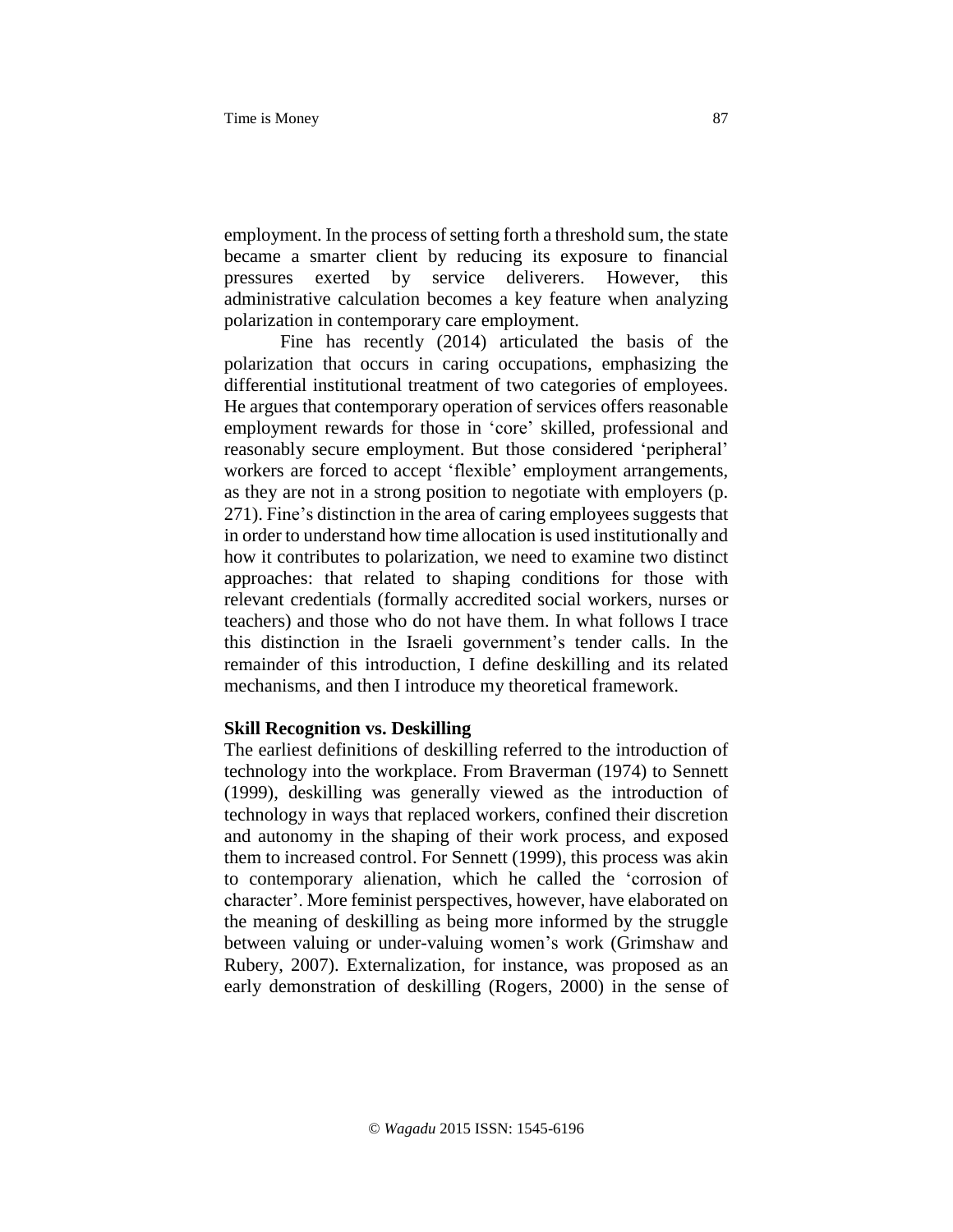constituting a woman's job, specifically, a woman's clerical job, as suitable for replacement by a temporary agency employee. Rogers' findings depicted a social process in which the skills involved in the job are re-categorized as elementary non-skills that are easily learned. Hence organizational resources would be 'wasted' on preserving the personnel who have them. In order to maintain this perception of the skill, employers disregard the value of accumulated experience and familiarity with specific workplace characteristics and personnel preferences. The outsourcing of cleaning, as documented by Agiuar (2006), was enabled by the same deskilling process with one difference: males employed in the cleaning industry often benefit from the attribution of skill that is related to operating cleaning technology. The idea of accumulated experience and familiarity with a specific workplace as a skill with some relational qualities to it was rejected in order to enable the deskilling required for the peripherialization. In other words, the externalization of employees is enabled by defining their work as 'service procurement' or 'service delivery', rather than as involving employer-employee relations. Duffy (2011) substantiated these meanings of deskilling by pointing to the ways in which cleaning work has lost its 'feminine' relational aspect and has become a highly Taylorized set of tasks through bureaucratization. Deskilling of nursing associates caring for the elderly in long term care has also taken the shape of Taylorization (Theobald, 2012).

More meanings of deskilling appear in the literature. Grugulis and Vincent (2007) found yet another meaning of deskilling, where women case workers in the area of public housing services were not recognized for the technical skills they used in their work, but for their 'feminine' soft skills only. This process would have, again, substantiated the perception of their positions as relatively replaceable. So, gendered applications of the notion of deskilling haven't focused on technology alone, but have also looked at other ways of alienating employees and depriving them of discretion, autonomy and rewards.

But, more generally, against the political history of professionalization in caring services, deskilling refers to the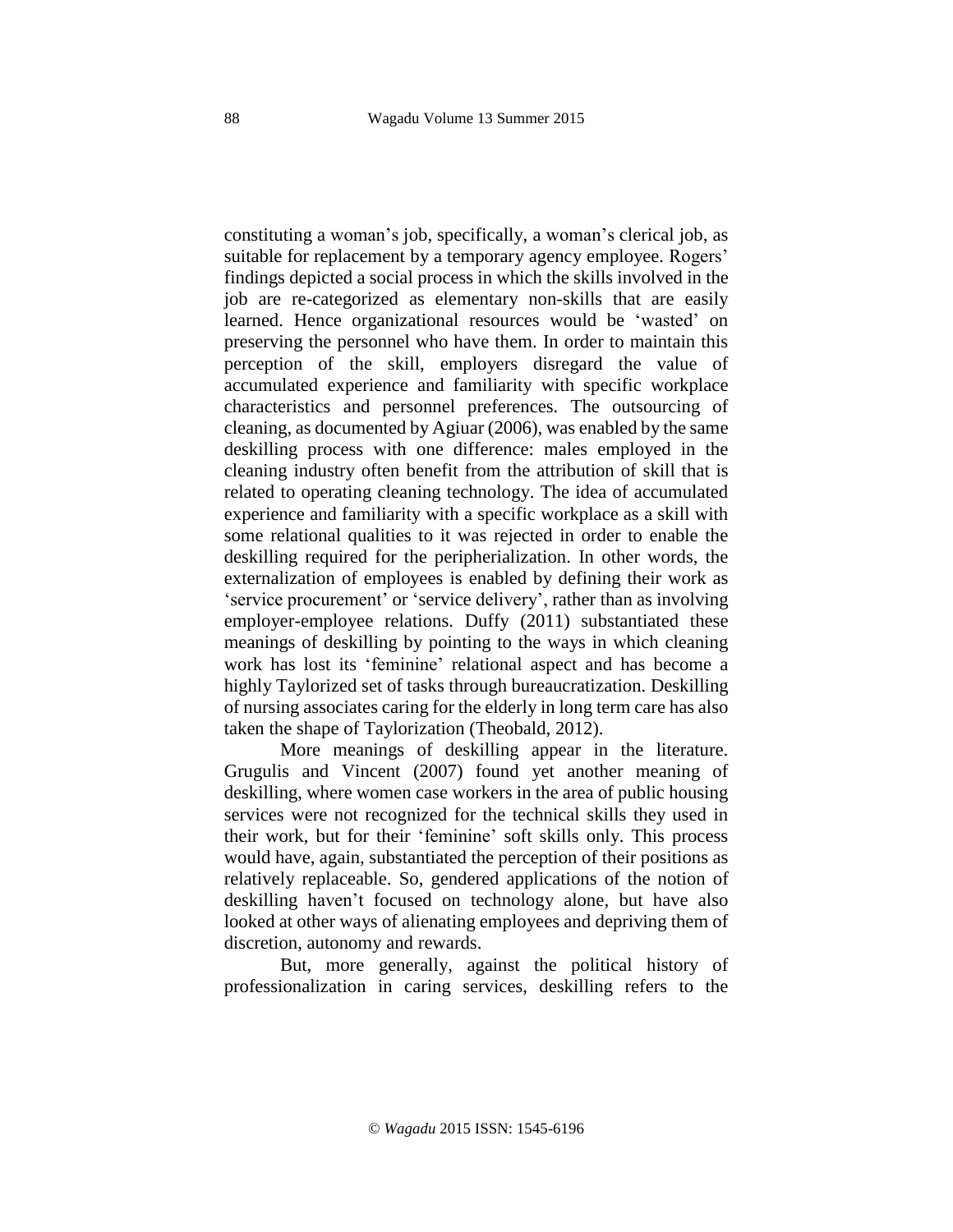shrinking protection that constructs women as the "devalued Other," where the value of their skills and accumulated occupational experience remains invisible (Davies, 1996, p. 664). Here, I adopt Rogers' gendered meaning that emphasizes the political process of the social construction of skill and skill recognition, which is consistent with the argument that "female part-time workers have borne the brunt of market tendering exercises" (Grimshaw and Rubery, 2007, p. 129). Not enough scholarly attention, however, was directed to how precisely protection for core employees had weakened, and how tendering exercises were able to promote the ancient preference of extracting women's caring work for free (Folbre, 2006) or for pin money (Perrons, 2011). I turn now to the specific institutional space of services budgeting, the mapping of which can be conducive to the understanding of the forms of deskilling that facilitate these processes.

#### **Professionalization Versus Budgeting**

Following Dwyer's (2013) theoretical strategy, I link an institutionalist approach with a care work approach to examine how public procurement of services became an institutional site, which has given rise to newer forms of deskilling. Because the NPM's marketization and budgeting orientation is a global movement promoted by the OECD and the WTO (Pal, 2012) an institutionalist perspective that focuses on its application in the area of services procurement, particularly as related to levels of recognition of women's work, is particularly useful.

Authors analyzing the NPM define its main principles as efficient task performance and best value. Thus, efficiency is emphasized as instrumental in gaining cost reduction for tax payers (Wood, 2004). Privatization of services and their outsourcing is seen, by NPM informed administrators, as a way of increasing efficient task performance because managerial practices in the private sector are understood as better able to achieve efficiency. In the Israeli context, this belief became dominant with the strengthening of public sector unions whose achievements and operations have been understood as a barrier for management and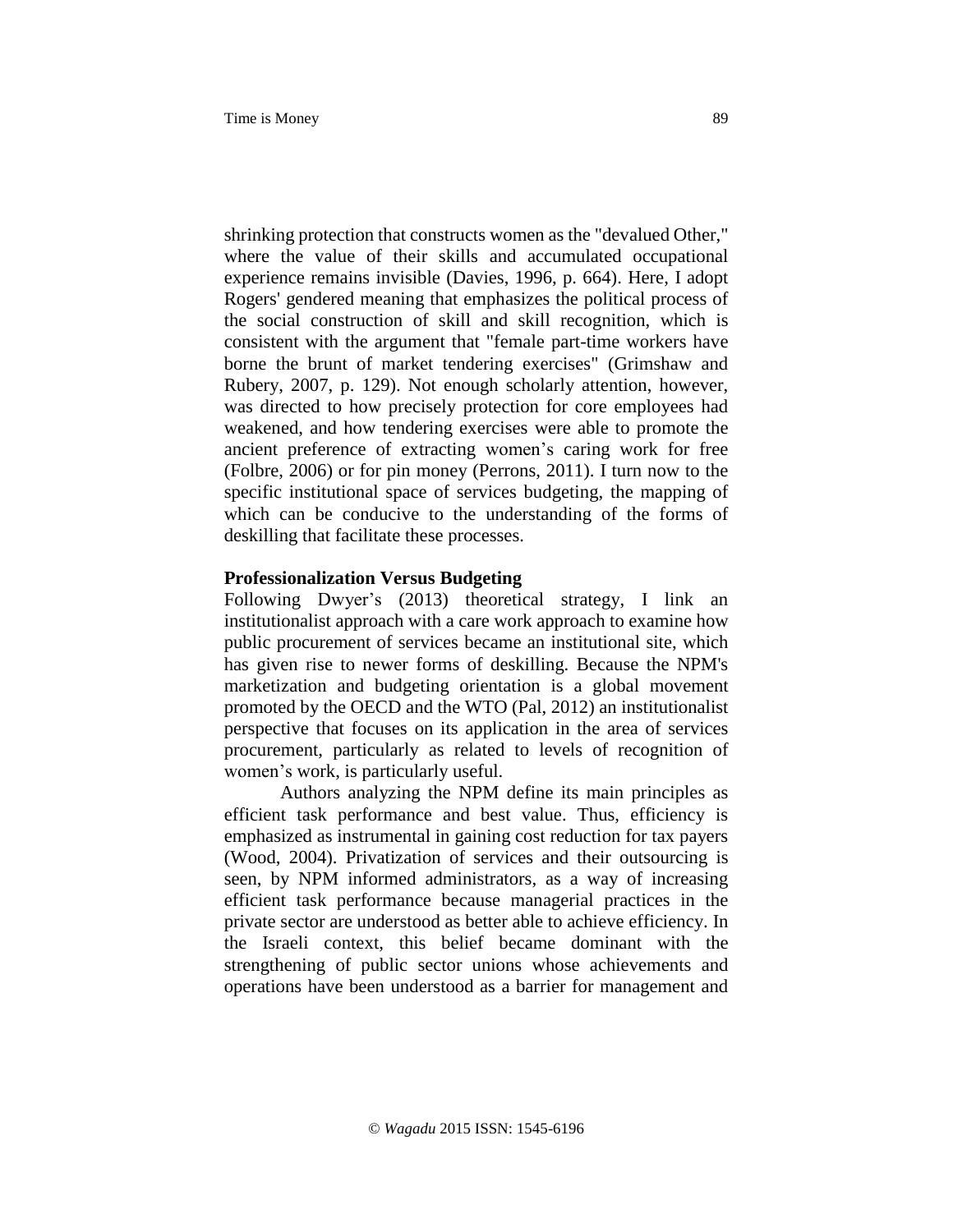efficient task performance (Galnoor, et al., 1998). Thus, the application of the NPM principles is seen as dependent on outsourcing and procurement procedures. To pursue these procedures, inevitably, public sector administrators have to develop a relatively detailed understanding of each service and its specific needs. One aspect of these needs is the labor force required. This aspect is often considered the most expensive aspect of services' funding. Thus, public sector administrators aiming at promoting the principles of the NPM have to grasp the level of skill required for the effective performance of each task in the service. The cost reduction that is potentially relevant to the 'best value' principle can be achieved if the formally accredited labor force is only employed for smaller job sizes, and by allowing larger numbers of not formally accredited employees to perform tasks previously performed by those with more formal training. This administrative practice was demonstrated by Appelbaum and Schmitt (2009), who showed how US hospitals are using nursing assistants to perform increasingly more tasks previously performed by nurses. Bach (2011) showed a similar trend in the UK for assistant social workers and assistant teachers as well as nursing assistants. He defined this trend as de-professionalization. Thus, the difference between recognized skill levels is salient for the administrative processes that define the threshold sum for funding outsourced services.

Traditionally, caring-related skills are seen as 'soft skills', and the emotional labor which they require doesn't often get to be recognized as a skill (Findlay et al., 2009). Furthermore, the caringrelated skills are often seen as a 'natural' aspect of normative femininity, thus, very little training is seen as required for their development. This basic, almost universal, tendency was defeated only by the historical struggles of unionized teachers, nurses and social workers who promoted a definition of their skills as gained knowledge. This historical achievement, as explained by Duffy (2011), created a dichotomy in the field of caring work which distinguished between caring occupations that can be assumed as 'working with and through relationships' and other caring occupations which are more menial and where relationship

© *Wagadu* 2015 ISSN: 1545-6196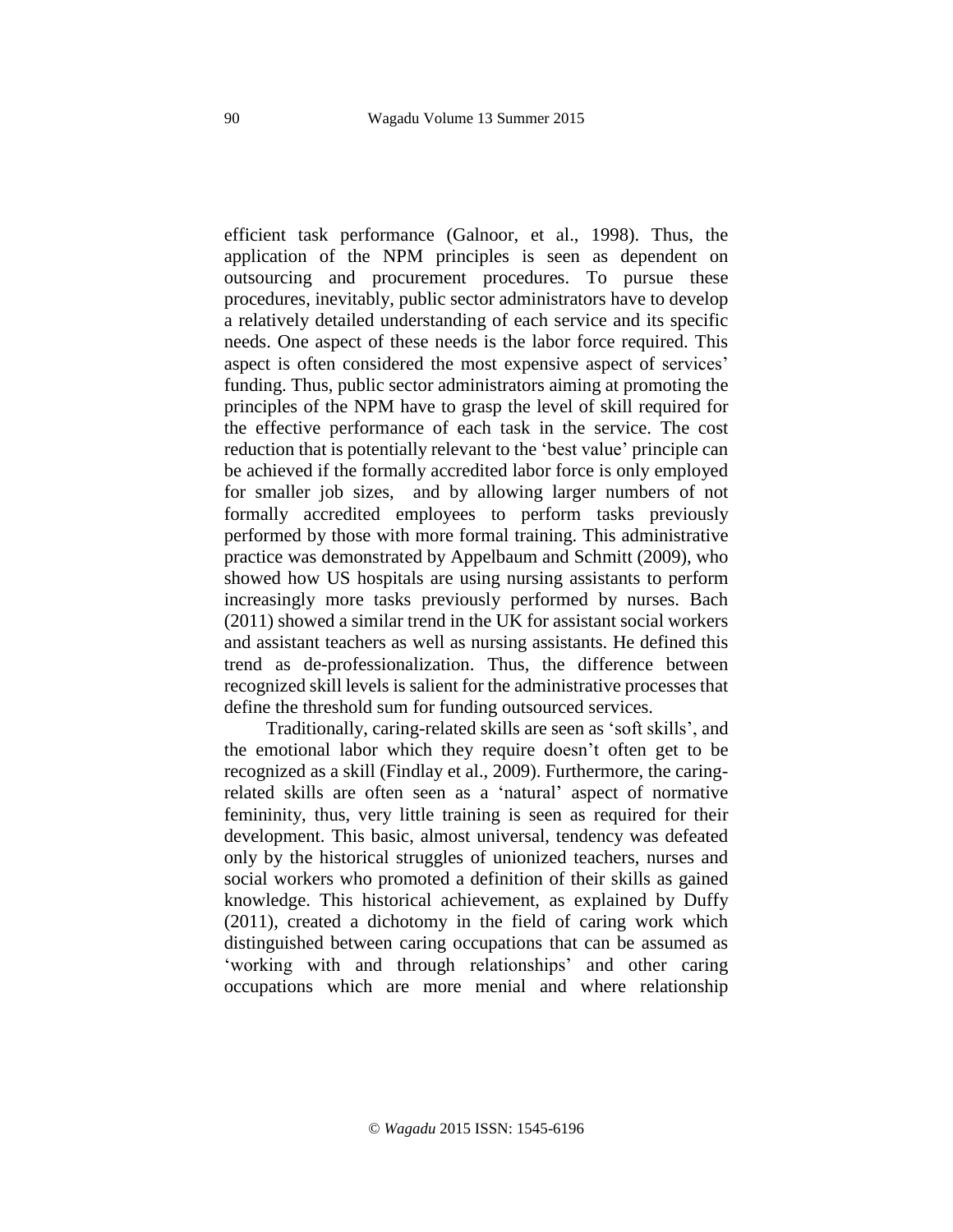maintenance is allegedly less important. It is important to bear in mind the dichotomy which Duffy (2011) pinpointed in order to examine the ways in which NPM informed administrators could use this dichotomy while applying NPM principles, particularly that of best value, in the area of care.

In her definition of caring work, Tronto (1993) considered four main qualities: attentiveness, responsibility, competence and responsiveness. Although service delivery contracts may preserve such caring qualities, this requires a willingness to recognize the importance of these qualities for the high standard of the caring service, and to acknowledge the skill and budget working hours that will allow these qualities to be exercised. However, according to Folbre (2006), if caring services are seen as public goods, the expectation is that caring work will benefit society without payment. Efforts at the professionalization of nursing and social work (Abbott and Wallace, 1990) helped negate this perception by emphasizing education, training and skill development. Professionalization and unionization enabled leaders in the areas of nursing and social work to associate the required skills in these areas to formal training, payment ladders and a set of benefits. Until the neo-liberal turn, the conflicts in these areas involved differences between advantages for unionized employees over less trained and un-unionized ones. More recently, Baines (2004) showed that a variety of practices have reinforced the 'public good' view of non-paid caring services, and Jonsson (2011) showed that part-time caring jobs often imply low pay. One example is the above mentioned institutional preference for fewer trained nurses, which can be sustained because the less technical work is done by nursing aides (Appelbaum and Schmidt 2009; Bach, 2011). Duffy (2011) further proposes that "the professional strategies through which care workers sought labor market power also left them vulnerable to managerial degradation via cost-cutting" (cf Dwyer, 2013:395). Nevertheless, it remains unclear how this process unfolds and where negotiations take place. Below I further explore these issues in the Israeli context.

# **The Israeli Context**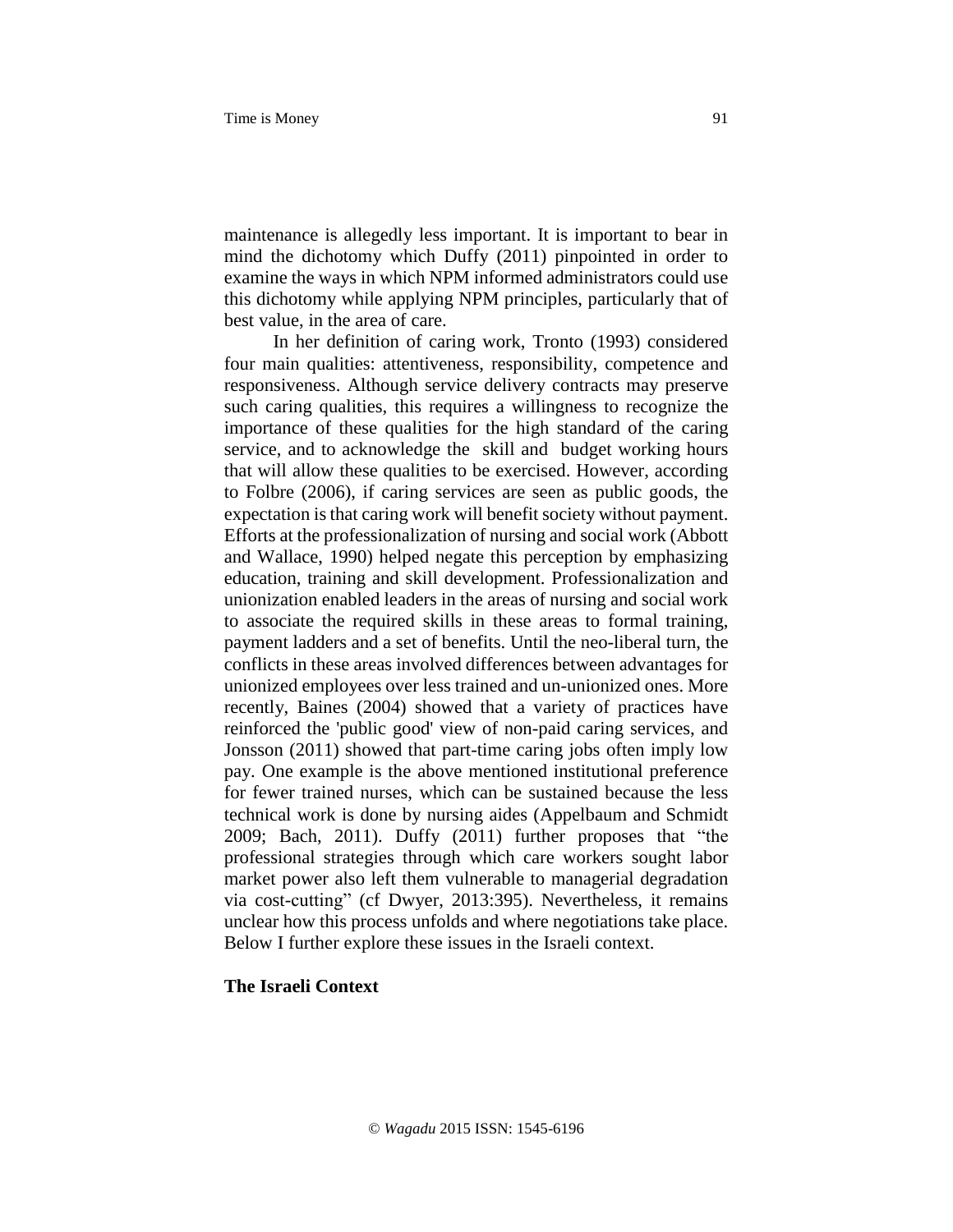Professionalization and unionization have protected occupational rewards in the caring professions in Israel since the 1970's. In 1973, a collective agreement was signed with the social workers' union and in 1979 with the nurses' union. Even though the payment ladders established by these contracts were relatively low, they secured job stability and a variety of employment benefits including a civil servant pension that was costly to the State. Though often erroneously assumed to be unrelated to deskilling, Israel signed the GATT Government Procurement Code (GPC) in 1983 which became the Compulsory Tender Law in 1992 (Reich, 1999). The local translation of the GPC was accompanied by guidelines set down by the Ministry of Finance's comptroller-general, who made it enforceable in 1996 - a year after the General Agreement on Trade in Services (1995) initiated its mechanism of sanctions against member states who delayed local implementation. These government regulations promoting the lowest price criterion were in force until March 2007, when political action obliged the government to replace them with guidelines taking greater account of workers' rights. At the same time, New Public Management based reforms were promoted during the 1990's with the stated goal of encouraging 'merit public servants' (Galnoor, 1998).

#### **Methodological approach**

In this article I present the outcomes of one dimension of an institutional ethnography which I pursued between 2011 and 2013 in Israel. The institutional ethnography included interviews with women employed in outsourced services as well as administrators in the Welfare, Education and Health Ministries. Focusing on typical texts in the mapped institutional space, I also analyzed tender calls for projects in the area of welfare, education and health. In this way, I applied Dorothy Smith' (2005) guidelines for researchers to concentrate on the institutional practices in the world which women encounter in their daily routines. After several studies focusing on women's experiences as employed in service and caring jobs shaped by contracts between public sector organizations and service deliverers, I turned my attention to the institutional practice of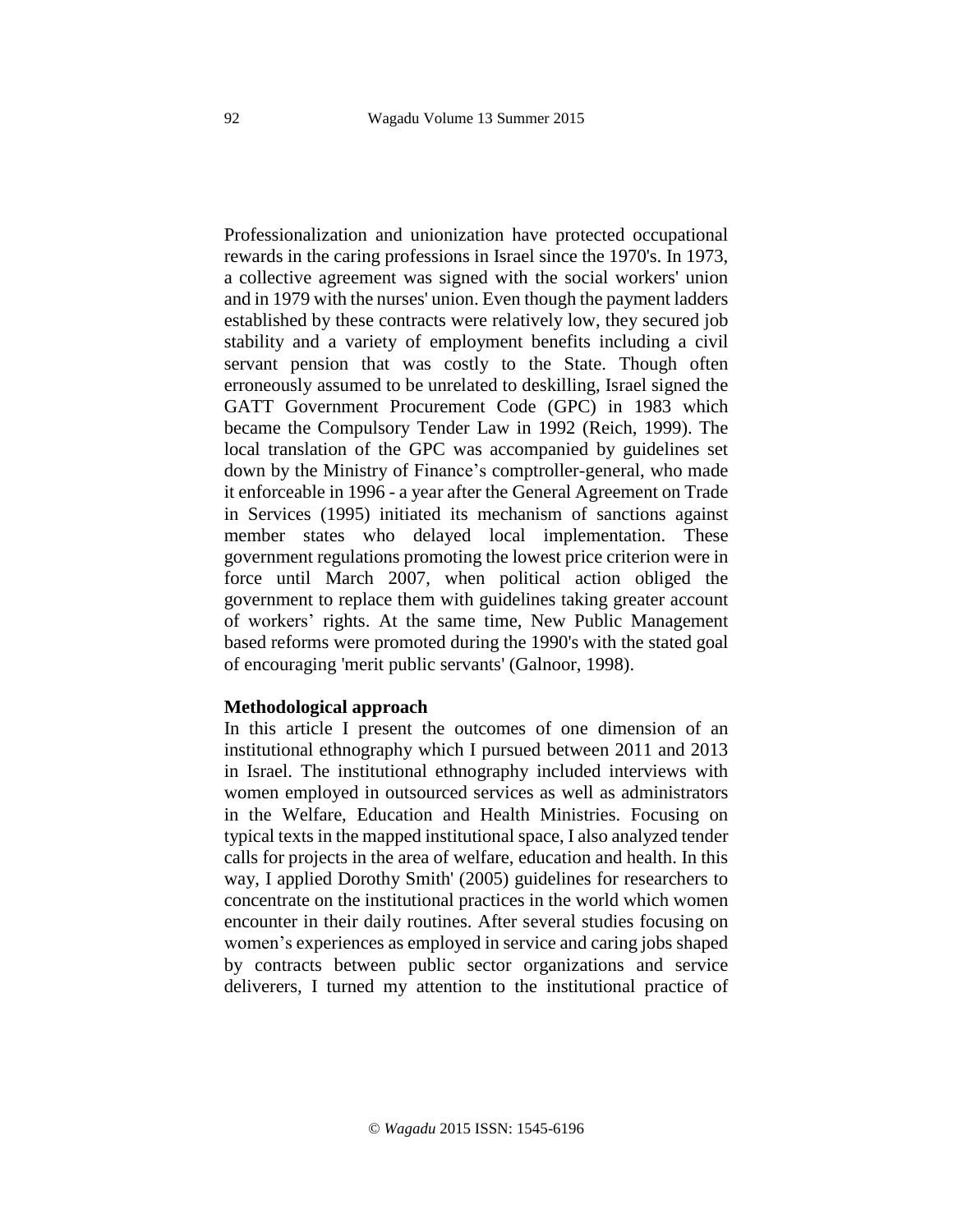service funding. In this article, I only present my analysis of the text of the tender calls, and specifically the labor force section of these.

Lazar (2005) conceptualized feminist critical discourse analysis as a method that traces the ways in which radical/critical categories undergo appropriation which de-radicalizes them by creating a third discourse in which they appear but their original meaning is disregarded. Here I define the professionalization of care-based occupations as the radical discourse. I contrast it with the New Public Management discourse which appropriates the categories offered by professionalization without recognizing the importance of the caring qualities. Thus, I apply feminist discourse analysis, using two sub-categories: pay scale or 'payment ladder' which is a sub-category of the skill recognition category, and the silenced category of unpaid work. Baines (2004) defined unpaid work as tasks completed in time outside of the contracted hours. A caring employee is unable to perform her job properly in the fraction of time allocated, so she must work longer, unpaid, hours to complete her work. Moreover, she shows that caring work processes are currently Taylorized in ways that will allow unskilled volunteers to perform them. Lazar argued that ambivalence is a typical response to the way in which a dominant discourse appropriates categories of oppositional discourse by subjugating it. Here, I show how the feminist discourse on professionalizing employees of caring services has been subjugated by the discourse used in New Public Management.

The data used for this study were taken from two Israeli government calls for tenders for the contracting-out of social services the fields of welfare and health services. The first text consists of the personnel section in a Health Ministry tender for operating health services in primary schools. I chose this tender because of its intensely political context: the service proposed was recently 'contracted back in' in response to huge public criticism of the previous for-profit service provider. Public criticism and citizens' demands are ranked highly among the eight reasons listed by Hefetz and Warner (2004) for contracting back in. I assumed that a new call for a tender in a politically visible service would be a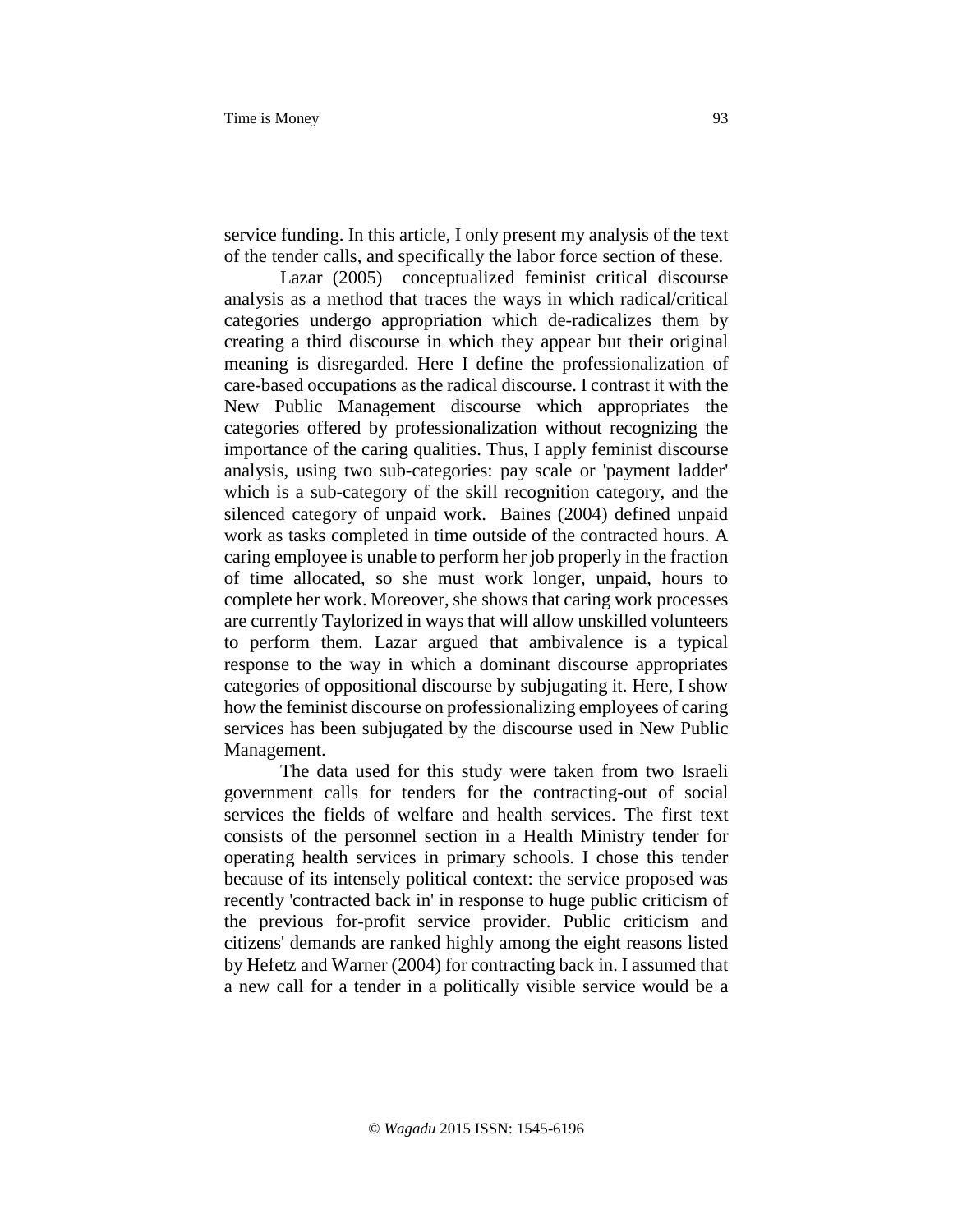good opportunity to observe discourse interaction. The second excerpt consists of the three personnel tables in an occupationalrehabilitation service tender published by the Welfare Ministry. Here as well, an intensely political context shaped the contract: less than a year before the tender was announced, the government responded to an industrial relations crisis with social workers in Israel by committing itself to a minimum wage of 7,000 NIS for all social workers in the privatized services. I expected that the new contract would reflect previous union achievements.

#### **Findings**

Occupational professionalization, in the Israeli context, was historically seen as converging with the nation building project, and the occupations of nursing, teaching and social work were given both authoritative and disciplining power in order to take care of the waves of new immigrants who had what were considered to be negative domestic habits and problematic patterns of child raising (Motzafi-Haller, 2001). The social problems associated with the immigration legitimized fast development of training colleges which awarded a range of diplomas indicating occupational proficiency. Schools and various community institutions were set up and staffed by large numbers of nurses, social workers, teachers and social trainers who could exert their caring/controlling practices towards members of specific communities (Hirsch, 2011). One such figure was the school nurse who provided a range of services including medical treatment and sexual education. School nurses used to have an office in which they could admit pupils to maintain their sense of being protected and personally looked after. Nurses were also in charge of vaccinations, but this was considered a secondary aspect of their job. School nurses were tenured and held unionized jobs with the appropriate pension entitlements. Against this historical background, I examine below two processes of polarization: that which is created by the general flattening of wages for both core and peripheral employees in the caring occupations, and that which occurs among those employed in the caring occupations outside that are still delivered by public organizations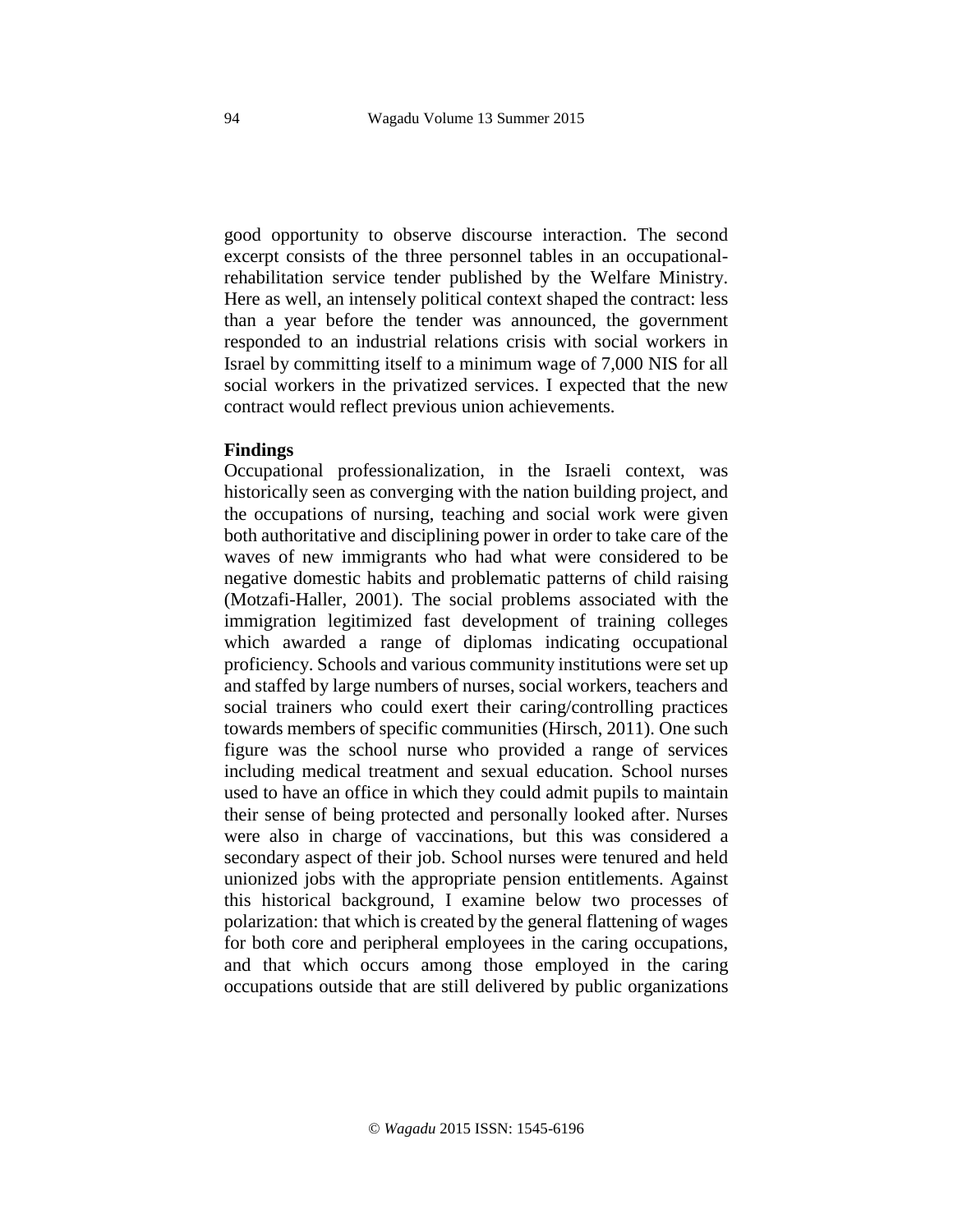and core and peripheral employees employed in the caring services delivered by commissioned bodies.

 Pursuing an institutional ethnography aimed at understanding the institutional space within which outsourced caring jobs are shaped, allowed me to learn from state administrators that levels of wages and job sizes were rarely negotiated during the process of the tender call preparation and the calculation of the required budget. It became apparent that the ministries used pre-set tables in which the wage levels and job sizes required per number of service recipients were determined. What was left open for negotiation, which is not analyzed here, was the types of occupational skills required for any service, and the level of skill. Here, I analyze the already published calls, along with the results of the negotiation and the application of the pre-set labor force tables.

# **Analysis of a tender call published by the Israeli Health Ministry**

Deskilling in health services, which has been detailed, in numerous accounts around the world (e.g. Appelbaum and Schmitt, 2009), typically, results in increasingly more services that were traditionally performed by nurses being performed by nursing assistants. Table 1 ( $a \& b$ ) below is a translated excerpt from a tender call to administer health services in primary schools, including vaccination. The contract implicitly conveys a message to the profit oriented service provider to prefer large numbers of part time, practical nurses paid by the hour and small numbers of full time registered nurses paid by the month. To better understand the nature of this message, the difference in wages between practical and registered nurses should be clarified: the relatively similar (only about 200-400 NIS difference) basic wages appear in the most recent nurses' collective contract pay scales. The collective contract defines the range of wages as dependent on level and experience. In order to be paid the minimum wage, in the lowest five levels, a practical nurse must have at least nine years of experience, and a registered nurse seven years of experience. A registered nurse must be on the 6<sup>th</sup> level or higher and have over 25 years of experience to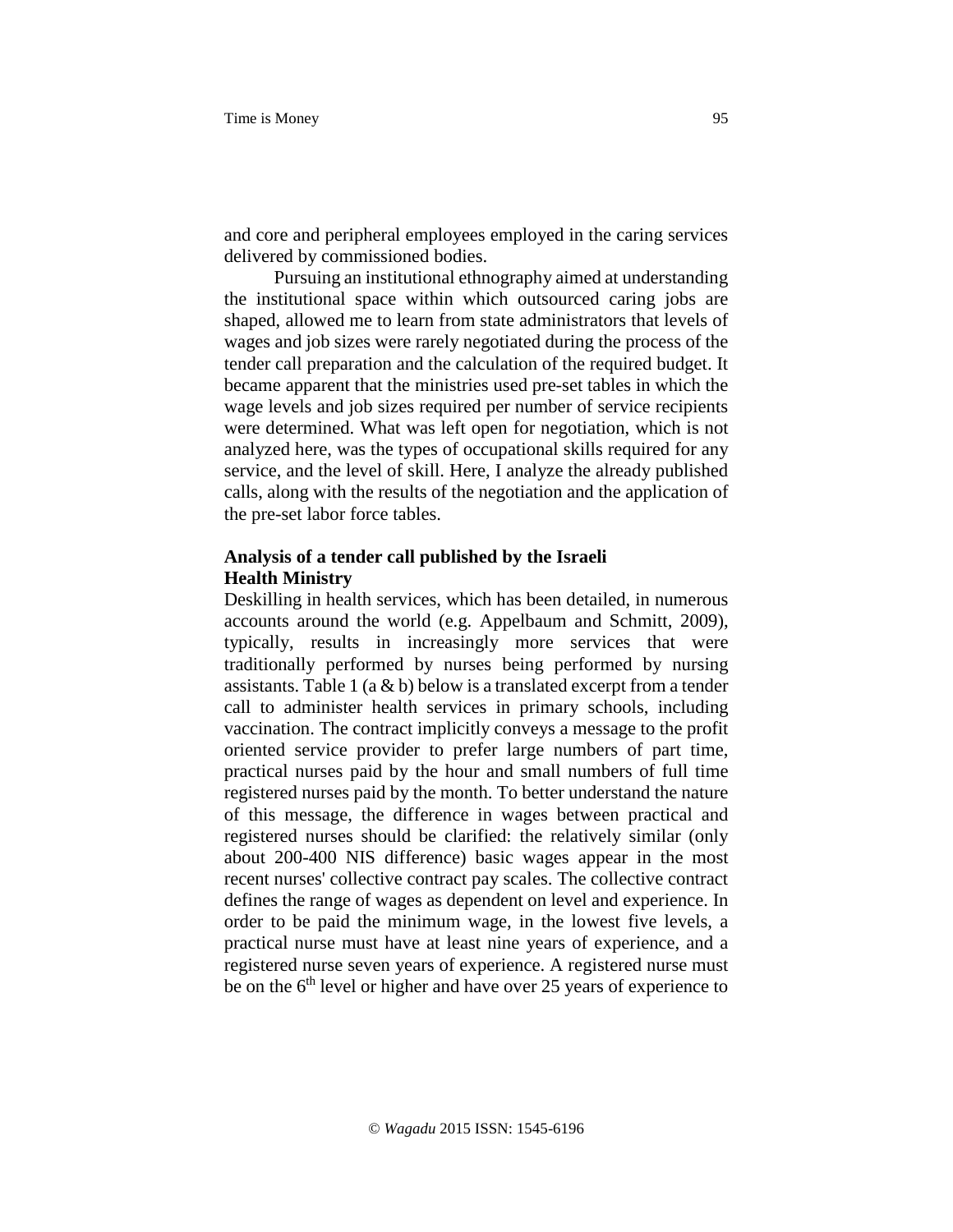#### 4.3.8.13 **Field Nurses**

4.3.8.13.1 The field nurses are in charge of administering services to pupils at school as specified in par. 2. 4.3.8.13.2 Field nurses must be registered nurses. 4.3.8.13.3 Despite the stipulations in paragraph 4.3.8.13.2, the service provider is permitted: \* To provide all services to pupils by practical nurses other than in the case of vaccinations and hearing tests. Vaccinations will be administered by practical nurses while supervised by a registered nurse, and hearing tests will be conducted by practical nurses that have been authorized to conduct hearing tests in the past or have already conducted hearing screenings in the past. \* To conduct vision tests by optometrists holding a license issued by the office

for medical profession permits at the Health Ministry.

\* To conduct hearing tests by speech therapists holding a license issued by the office for medical profession permits at the Health Ministry.

\* To deliver 'education hours' by 'health counselors ' as defined in paragraph 4.7.6 of section 2b.

The service provider must produce a valid authorization from the head of the public health authority in writing and in advance.

\* The total number of practical nurses in the central district should not exceed the number of currently employed practical nurses plus 10%; namely, 105 standard nursing positions.

4.3.8.14 Required scope of duties for field nurses:

4.3.8.14.1 The service provider is required to employ standardized nursing positions as detailed above for all services to pupils

4.3.8.14.2 A standardized nursing position is defined as a registered nurse employed full time

4.3.8.14.3 That said, the provider can replace the stipulated employment coverage by field workers who are not nurses according to paragraph

4.3.8.14.4 If the provider employs part time staff, part time units will be accumulated towards full standardized positions in order to assess whether the labor force requirements have been met.

4.3.8.14.5 It is hereby clarified that any failure on the part of the service provider in fulfilling the full range of duties of nurses' employment will be considered a breach of contract.

Table 1a: Labor force section of a health services tender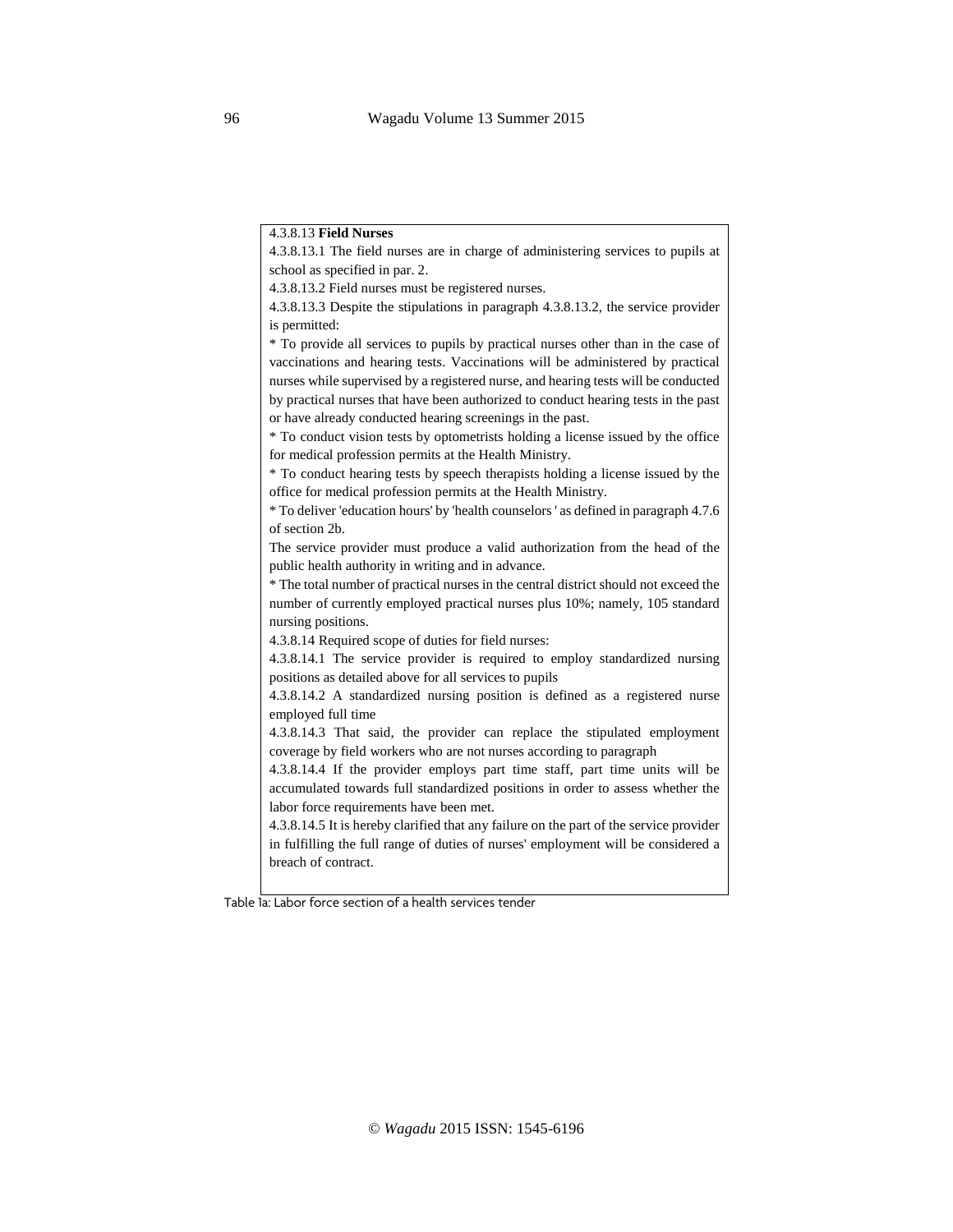|                                          | <b>Extent of required</b><br>employment |                         |                         |  |
|------------------------------------------|-----------------------------------------|-------------------------|-------------------------|--|
|                                          | 1st year of<br>contract                 | 2nd year of<br>contract | 3rd year of<br>contract |  |
| Nurses' standardized<br><b>Positions</b> | 325                                     | 368                     | 382                     |  |
| Nurses'<br>Equivalent<br>hours           | 991,250                                 | 556, 246                | 577, 407                |  |

Table 1b: A Tender's guideline for nurses' hours required

Table 1 (a&b): Excerpt of an Israeli call for tender pp. 15-16 of public tender 55/2012 for the delivery of pupils' health services, Health Ministry, Israeli Government for the State of Israel.

earn the average wage. For a practical nurse to earn the average wage, she needs to be on the  $10<sup>th</sup>$  level or higher and have a similar number of years of experience. Registered nurses in Israel earn higher salaries in fact because of the range of fringe benefits they are entitled to according to various collective contracts, but these are not mentioned in the tender. What we see is a distancing away from Fine's argument concerning the distinction between core and peripheral employees. For the core employees, we see a sharp reduction in the number of proposed jobs along with a flattening of their wages as they are not entitled to the same benefits as nurses employed by hospitals or the health ministry. The peripheral employees' wages are also flattened by attributing to them null years of experience so that they are exposed to very low levels of the pays scales.

 The legalese gives the tender call document a veneer of neutrality, equality and rationalized administrative operation, apparently to the benefit of all. However, the play with the distinction between core and peripheral employees appears clearly in the contrast between the statement; "Field nurses must be registered nurses" and the one which immediately follows it: "the service provider is permitted to provide all services to pupils by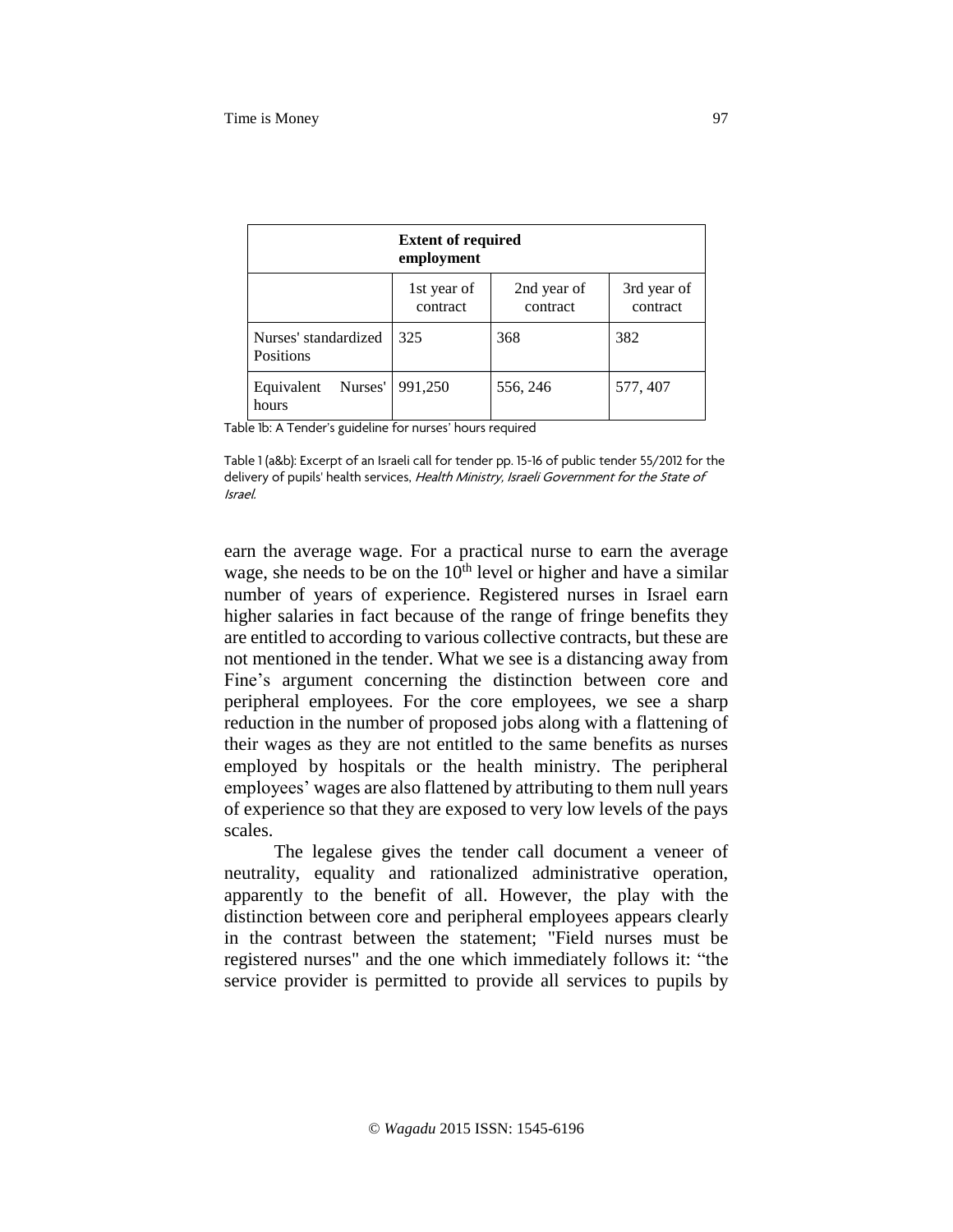practical nurses". The Ministry uses clear skill recognition, and then explains the conditions under which this acknowledgement can be circumvented. The legal language does not explicitly suggest circumvention but rather allows it. Skill recognition is embraced and yet defeated. The pay scale is thus incorporated, but a range of benefits remain outside the articulation of the tender; it fails to protect nurses from deskilling and wages below the minimum.

The tender call is silent about the huge range of manipulations permitted to the service provider. The level of pay, the possibility to ignore the number of years of experience and the fringe benefits all depend on the provider's good will. It is more than likely that a profit oriented service provider will minimize these benefits and therefore flatten the pay scale. Thus both registered and practical nurses can be employed at the minimum wage, and this would still be considered legal and compliant with the contract. If registered nurses demand their fringe benefits, the text indicates that the service provider can make greater profits by employing practical nurses 'under the supervision' of a registered nurse. Supervision is a vague term and the contract does not specify how many practical nurses can operate under the supervision of one registered nurse, where she is located, and how long it would take her to get to a specific school and provide assistance. Again, the professionalization is recognized in the form of attributing supervisory authority to the registered nurse, but the missing details defeat professionalization since the conditions of the supervision are left for the profit oriented service provider to define. What makes the contract even more cynical is the fact that in Israel, as a result of concerted efforts by the nurses' union to achieve professionalization, since 2007 no one can become a practical nurse because all accredited training programs have been cancelled. This means that that all those trained in nursing are accredited as registered nurses. Why, then, does the contract detail the conditions for employing practical nurses at length? Possibly, because registered nurses who need a job can be pressed to accept payment conditions that undervalue their skills by considering them to be practical nurses. The ability to exert such pressure is crucial to understanding the process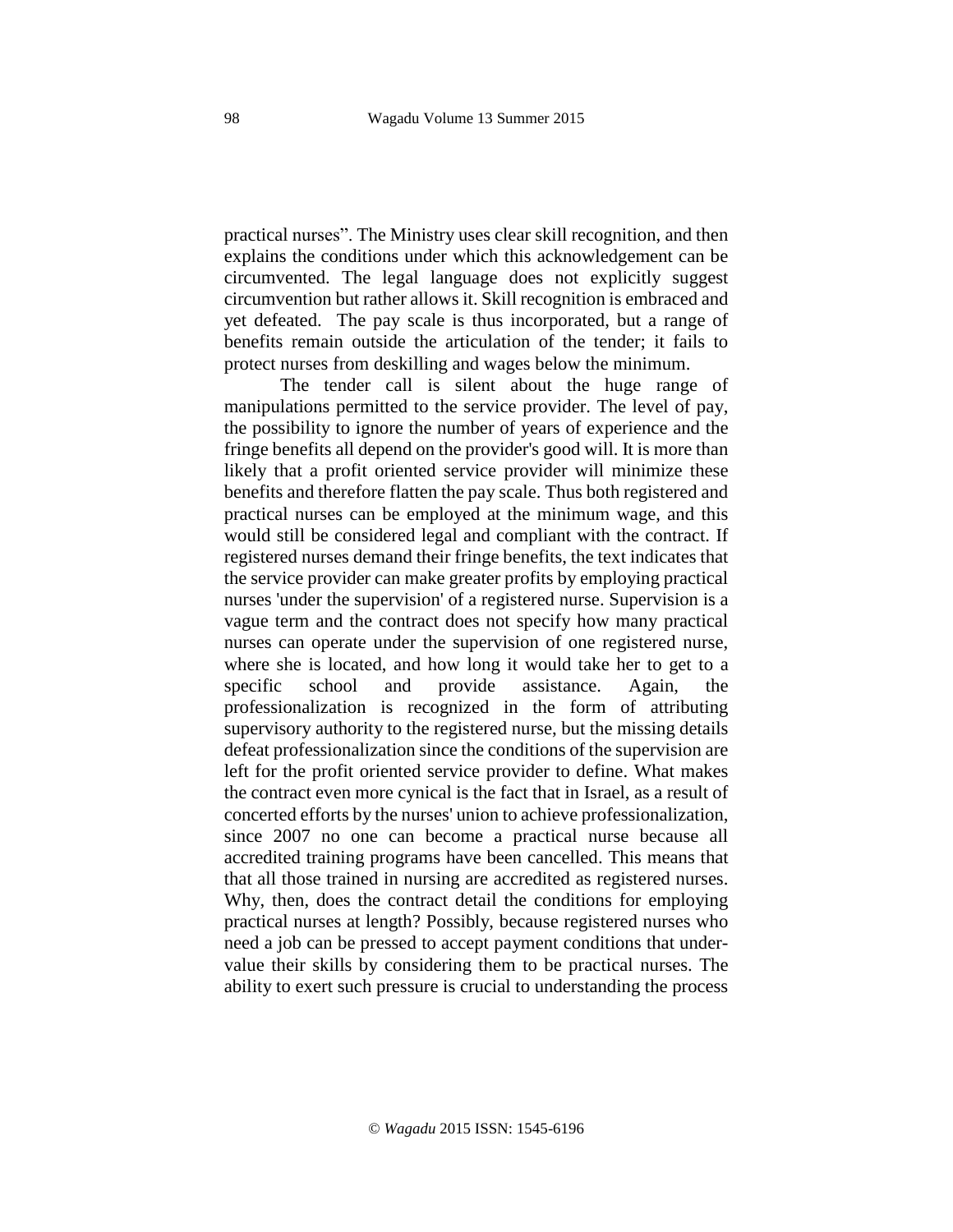of protection confinement and fragmentation of caring positions. Even when professionalization has been achieved, but the resources aren't there to back it up. It is likely that very young as well as older job seekers may be lacking such resources. In the absence of union involvement, de-professionalization can be expected.

Towards the end of the excerpt, two other major instruments of deskilling appear. The first encourages part-time employment: "If the provider employs part time staff, part time units will be accumulated towards full standardized positions in order to assess whether the labor force requirements have been met." The reference to the accumulation of part time job fractions suggests that the tender legitimizes the employment of part-timers. Its importance as deskilling mechanism is discussed below in the analysis of the welfare excerpt. The second deskilling device that appears in the table that converts the work force requirements into "Equal value of Nurses' hours", thus, re-commodifying the job as hours worked. This device is examined in the analysis of the education excerpt. Tenders for school nursing staff express NPM conventions that also appear in the other texts.

# **Analysis of a Tender Call Published by the Israeli Welfare Ministry**

In what follows, I discuss staff requirements for running three types of occupational-rehabilitation centers for autistic patients (see job sizes and labor force tables below). Contracting-out cuts down on labor force expenses by giving rise to mini jobs, which have been identified as an employment arrangement that loads women's work with the meaning of non-work (Weinkopf, 2009). The very low (0.15, 0.30) fractions of jobs suggests that the service provider is discursively encouraged to manipulate the gap between the insufficient number of positions and the center's needs. Such encouragement is enabled by skill recognition, as can be seen in the table where the tender details the skill requirements for each of the positions. However, the small fractions of paid positions render this skill recognition irrelevant and activate a silencing mechanism over unpaid women's work.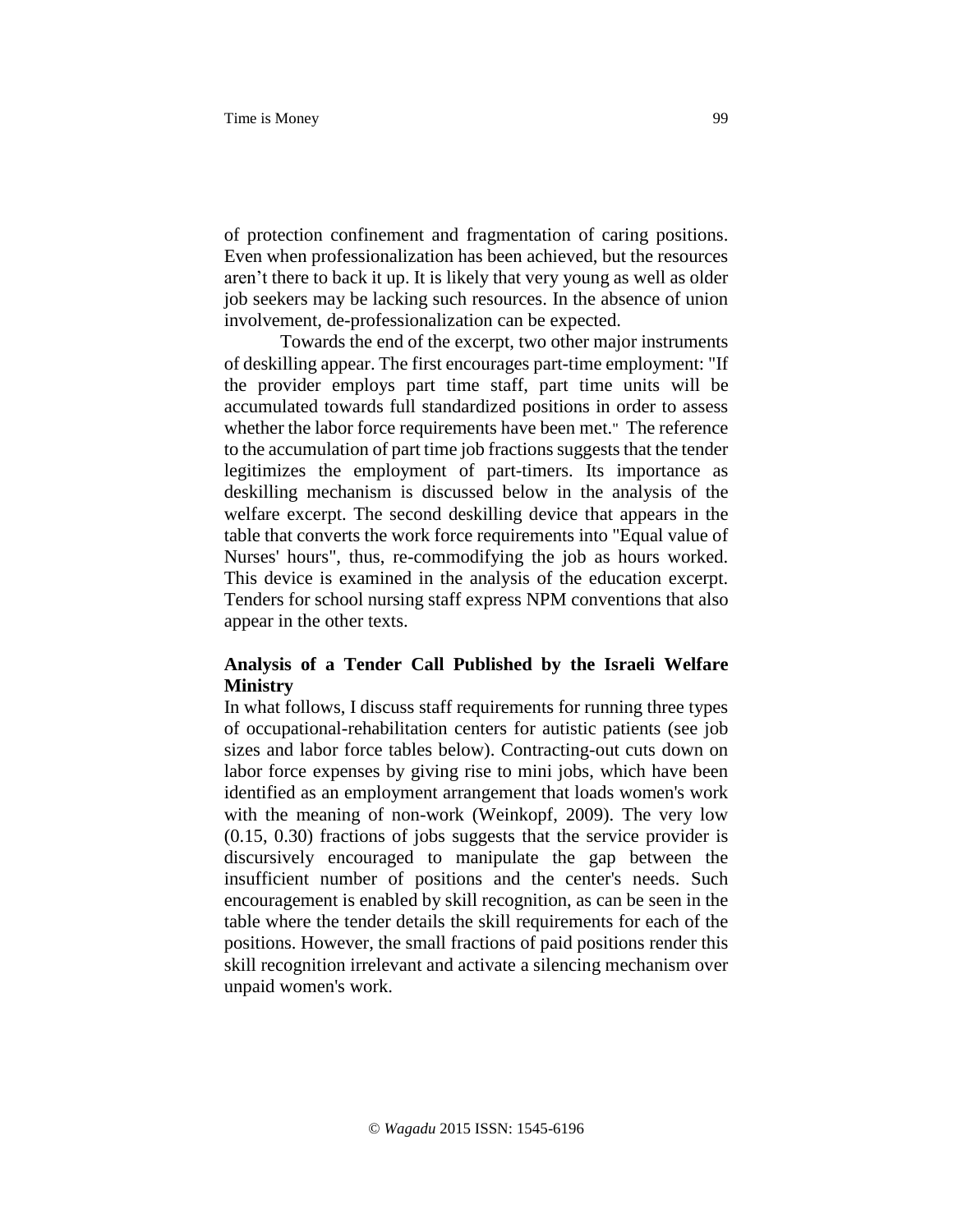| <b>Description of position</b>   | <b>Proposed</b><br><b>Position size</b> |
|----------------------------------|-----------------------------------------|
| Manager/Social Worker            | 0.50                                    |
| Social Worker                    | 0.15                                    |
| <b>Communication Therapist</b>   | 0.20                                    |
| Occupational Therapist           | 0.20                                    |
| Guide                            | 3.00                                    |
| Un-licensed Caregiver            | 1.00                                    |
| Cleaner                          | 0.50                                    |
| <b>Total number of positions</b> | 5.55                                    |

Table 2.1: Requirements for operating an occupational-rehabilitation center with 24 beds.

| <b>Description of position</b>   | <b>Proposed</b><br><b>Position size</b> |
|----------------------------------|-----------------------------------------|
| Manager/Social Worker            | 0.50                                    |
| Social Worker                    | 0.15                                    |
| <b>Communication Therapist</b>   | 0.30                                    |
| Occupational Therapist           | 0.30                                    |
| Guide                            | 2.00                                    |
| <b>Un-licensed Caregiver</b>     | 2.00                                    |
| Cleaner                          | 0.50                                    |
| <b>Total Number of Positions</b> | 5.75                                    |

Table 2.2: Requirements for operating a day care center with16 beds.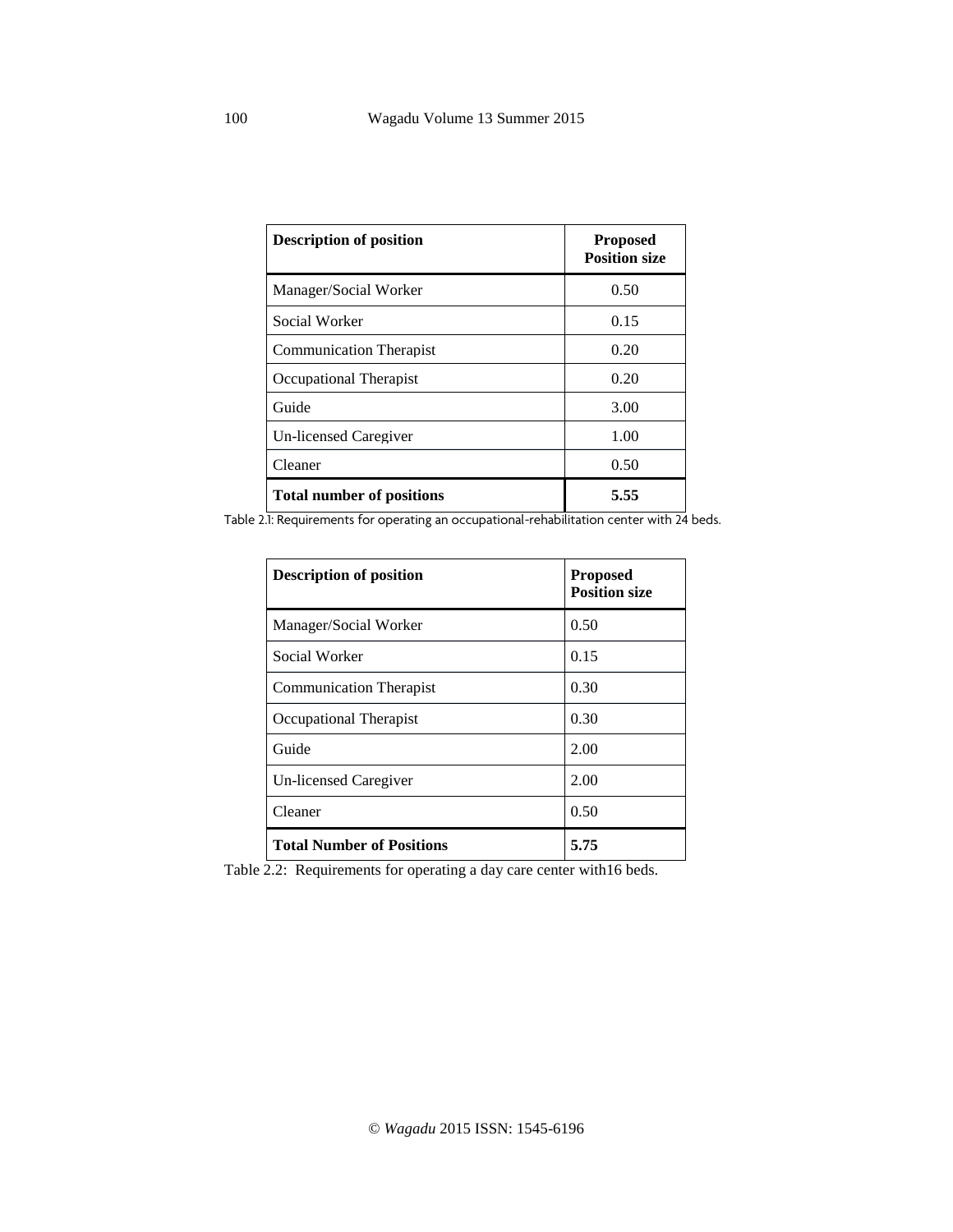| <b>Description of position</b>   | <b>Proposed</b><br><b>Position size</b> |
|----------------------------------|-----------------------------------------|
| Coordinator                      | 0.50                                    |
| Guide                            | 2.75                                    |
| Service Manager                  | 0.50                                    |
| <b>Total Number of Positions</b> | 3.75                                    |

Table 2.3: Requirements for operating a supported-occupation center with 24 beds.

As explained by Armstrong (2013), no skilled work can be performed because of the disparity between the allocated time and a realistic assessment of needs. In this case, either employees volunteer fractions of their time to deal with bureaucratic tasks (Baines, 2004) because the caring encounter takes up all of their paid time, or the caring encounter is sacrificed, and many of those in need do not get to interact with the care providers. The tables tacitly acknowledges the diverse range of caring occupations, some of which call for several years of academic training, and it simultaneously creates a situation where those employed are unable to provide a skilled service and earn a decent wage. The 7,000 NIS minimum wage for social workers in privatized services is not mentioned anywhere in the tender, but the small fractions of jobs suggest that in the case of a union struggle, the mini-jobs will ensure that the government will not pay the sums required for skilled work. Core workers, who according to local labor laws, are entitled to payment and benefits that are consistent with the collective contract are employed in minimal job sizes that minimizes their rewards without the need to circumvent the law. The difference in proposed position size between "guides" (the relevant peripheral category) and the other caring occupations is a major feature of deskilling. Guides do not yet have the appropriate academic training and hence are the cheapest source of work because if a skill does not need to be recognized, proposed size position can be inflated in the tender call. This again emphasizes the disparity between levels of skills, which could potentially become a source of pressure on care employees as they can be forced to take positions for which they are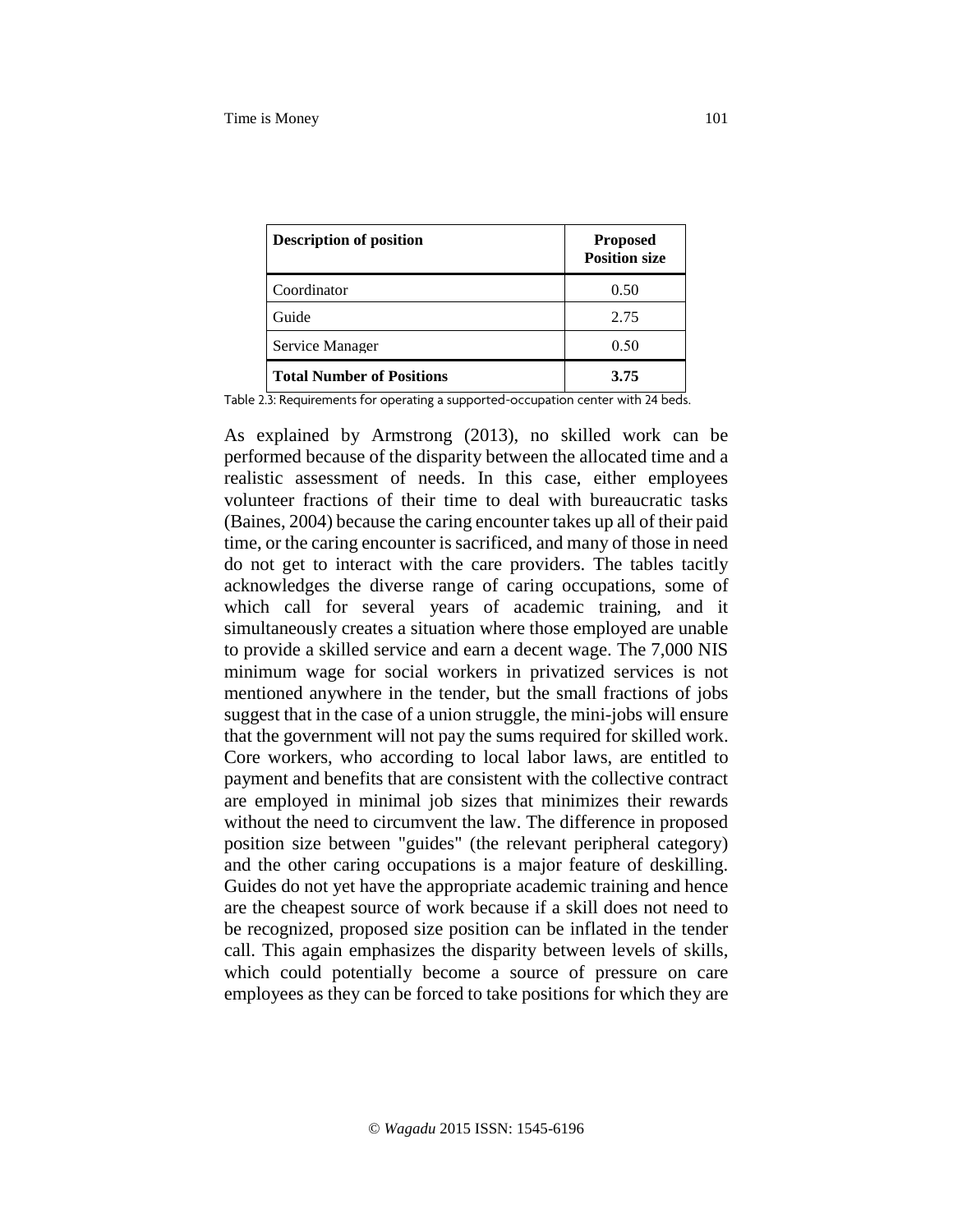over-qualified because other positions have too few hours and are over-loaded. Thus, a social worker may be offered employment as a guide. The structure of mini-jobs, with its implicit encouragement to pay by the hour without having any specific standards of hours for skilled care of patients, enables the service provider to increase profits by reducing team wages while not breaching labor or minimum wage laws.

# **Analysis of a Union Response to a Tender Call Published by the Israeli Education Ministry**

In the field of education, two recent waves of unionizing have blocked previous practices where tenders successfully flattened the pay scale. De facto, however, mini-jobs and hourly payment continue to deskill even those that are recognized as teachers and who are entitled to longstanding fringe benefits allocated by the collective agreement. The contracted out project enables school drop-outs and homeless teens detached from their families to get their high school diplomas or, more rarely, take the matriculation exams.

In response to union action by those employed on the second project, the Education Ministry conceded a range of fringe benefits for them. However, mini-jobs are still listed in tenders, so such entitlements can still be minimized. Table 5 is taken from a statement by the project teachers' union which is important because it criticizes the ways in which the State has responded to the union's demands.

The union demanded job security and continuity of employment, but, as can be seen at the beginning of the excerpt, the State simply ignored this demand. Continuity of employment may have been excluded from the tender to allow the service provider to gradually replace teachers who have years of experience in the specific project with recently recruited teachers who are not union members or who are already employed in its other projects. In both these ways, expenses can be cut, as implied in the excerpt. On the one hand, the importance of years in the project is recognized in that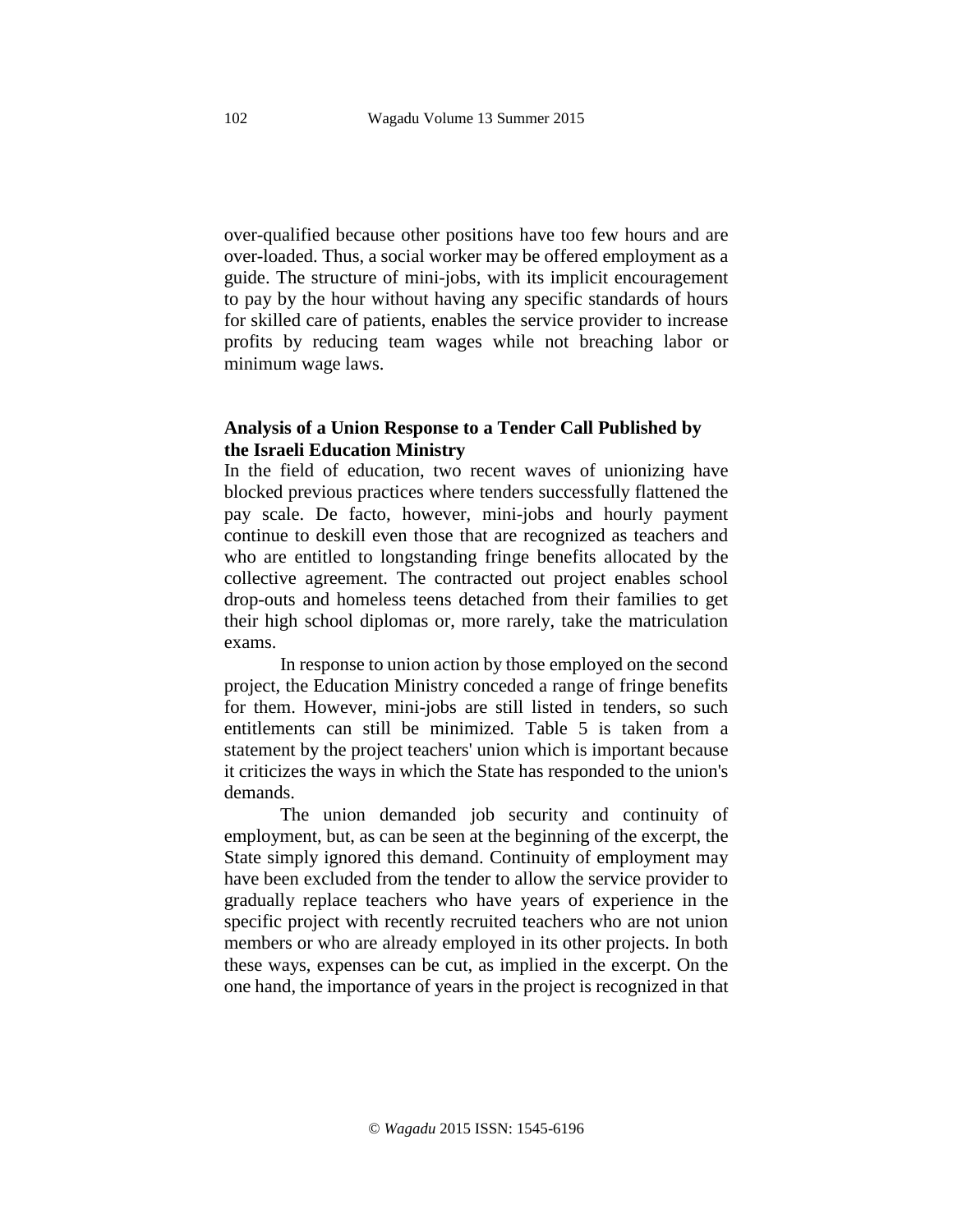#### 2.1**Demanding employment continuity**:

The tender call does not relate to teachers' employment continuity [years of service] and the coordinators currently employed, as regards to their transfer to the new service provider in the coming academic year…

2.2 **Setting a maximum for effective hours**: despite the new definition of monthly employment, pay calculation of effective hours continues. Instead of limiting this, the Ministry has introduced a requirement for a minimum of 30% effective hours… This requirement will generate many small positions…

2.3 **Increasing the value of an effective hour**: The value of an effective hour has increased and it now includes various components of monthly employment and payment for the summer vacation. However, it does not include any payment for other holidays.

2.5 **Recognizing previous training points**: in the education system, accumulated training points are recognized when calculating wages and they constitute a significant payment increase. The tender call recognizes training points – but only for points accumulated since the year in which employment relations with the service provider began.

2.6 **Travel time reimbursement**: a unified scale for travel reimbursement must be defined for all coordinators for set expenses. As travel expenses vary, they will be paid according to receipts filed… 2.7 **Full Payment for staff meetings and training sessions**: even though there has been an

improvement, and those employed in effective hours are only paid (partially) for staff meetings and training sessions, teachers employed on a monthly basis are not paid. Thus all teachers should be paid for attending staff meetings and training sessions.

2.8 Calculating convalescence pay and uniform expenses: these annual calculations should be based on accepted payment scales for specific years of experience levels.

2.9 Seniority benefits must be paid to coordinators who have accumulated 25 years of experience as defined for teachers

2.10 Sick leave and days off: coordinators must be authorized 22 vacation days annually and 2 days of choice. Sick leaves per annum are set at 30 days, 2 of which are based on declarations.

#### 3 Unresolved issues and further reservations:

3.1 The mechanism of effective hours must be limited and used only in special instances such as supplemental teaching, intensive courses and so on.

3.2. The limit on maximum employment size has to be eliminated (currently defined as 120 monthly hours).

3.3 The indicator for setting position size: experience shows that the number of students at the beginning of the year does not reflect the number of students throughout the year. If the position size is set at the beginning of the year, it is likely that it will be an underestimate.

3.4 Paragraph 16.1.8 of the tender call deals with payment for extra hours during vacations. All vacations recognized in the regular education system must be paid accordingly.

3.5 Payment for cancelled classes: paragraph 8.7.3 in the tender call describes a situation in which a class is not held for reasons beyond the teachers' control. Teachers should be paid in full. Classes cancelled because of events, tours or other managerial decisions should also be paid.

3.6 Preparation time: the tender call allots only 2% of the minimum wage for class preparation... This level of payment is far from reflecting the amount of time actually devoted to these activities… Payment for preparation time should equal 10%.

Table 5: Project teachers' union statement

<sup>2.4</sup> **Calculating coordinators' experience**: this calculation must be based on previous years of experience and levels set by the appropriate occupational pay scale.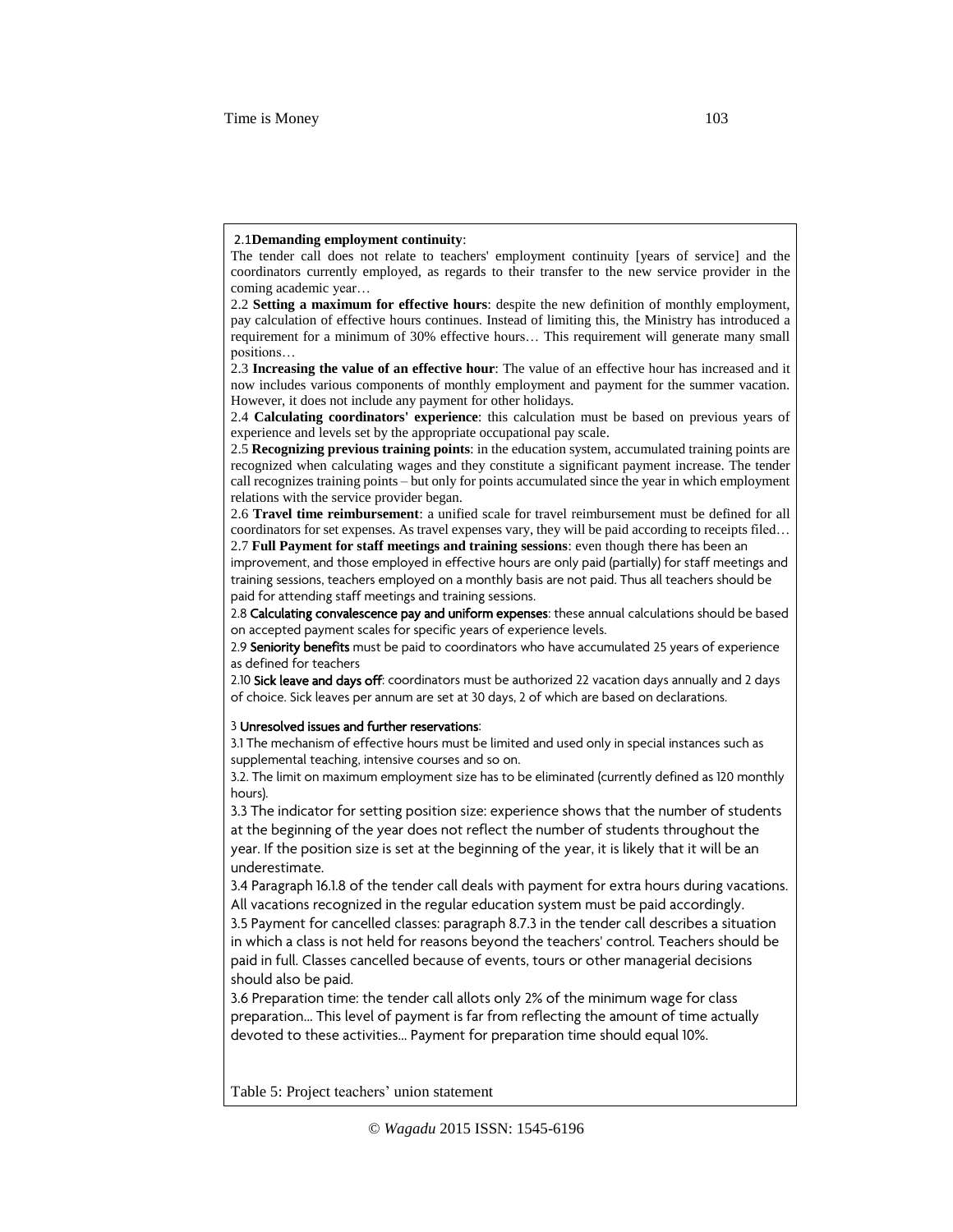Unpaid service work is one of the cornerstones of NPM's reduction of costs, and the new tender does not abandon this method. Indeed, the notion of 'effective hours' becomes a mystified representation of re-commodification of work and an invitation to women to volunteer un-paid work: payment is due only for hours of actual teaching. While the union demands for monthly payment are symbolically heeded by creating very small (0.33) positions, the Ministry is reluctant to abandon the money saving mechanism of 'effective hours' which implies that a significant amount of teachers' time remains unpaid, as is the case whenever mini-jobs are used in social services. Deskilling is embedded in the mechanisms made available to not pay for teachers' time, either by 'effective hours' or by the staff meetings and training sessions described in paragraph 2.7. The union action is therefore organized around denouncing these 'tricks' and demanding their removal, but the Ministry maintains lower pay which, as explained in paragraph 2.3, does not include crucial payment components. This duality of adopting the language of skill recognition, but, simultaneously defeating it in actual application, exposes the coordinators (see paragraph 2.4) to the practice of ignoring a previously applied pay scale.

Training points have been a major instrument of professionalization in the caring services, and a crucial method of increasing wages above the minimum and under-minimum pay scales. Paragraph 2.5 attacks the defeat of this form of teachers' professionalization by protesting against minimizing the amount of recognized training. The travel reimbursement issue illustrates a form of deskilling which is applied by reducing income by transferring operational costs to employees' shoulders. An explanation for the gap between the Ministry's symbolic incorporation of travel time and its money saving goals can be found in paragraph 2.6: the actual traveling costs are expected to be shouldered by employees, even after the union's action. Paragraphs 2.8, 2.9 and 2.10 perfectly illustrate the nature of contracting-out as an exclusionary attempt to confine the protection of professionalization by reducing the numbers of those entitled to benefits that have resulted from collective bargaining. All three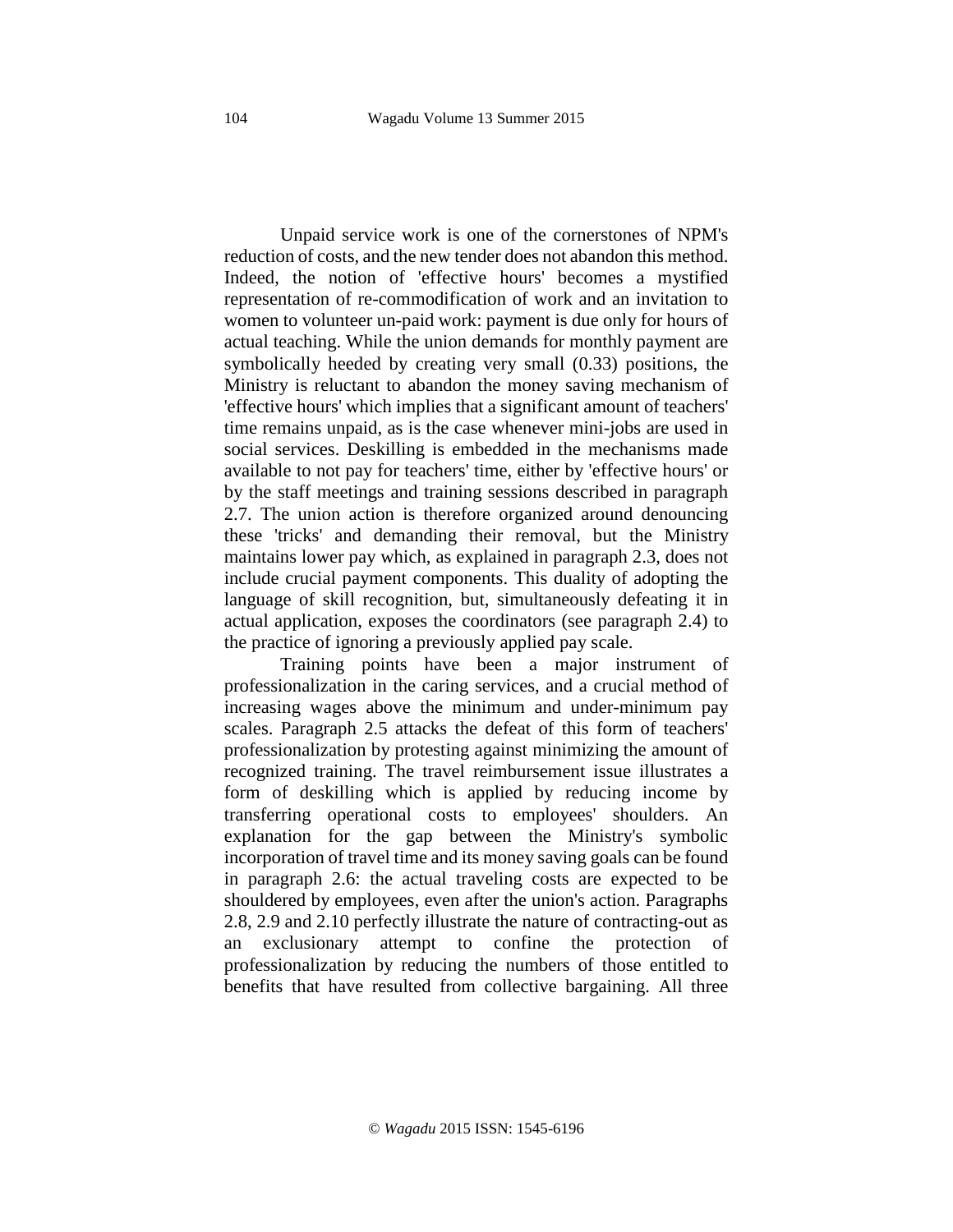demands that fringe benefits commonly that are commonly included in collective contracts be recognized. The reservations listed under item 3 summarize the dual nature of the struggle against deskilling: paragraphs 3.1, 3.2 and 3.3 reflect an effort to resist the deskilling generated by the mechanisms which create teachers' mini-jobs; paragraphs 3.2, 3.5 and 3.6 reflect the struggle against deskilling in the form of un-paid teachers' time. However, the teachers' demands were ignored in rhetorically sophisticated ways. Only in later tender calls and through negotiation with the winning bidder, did the teachers employed in this service manage to improve their conditions (Benjamin, 2013).

#### **Discussion**

The ramifications of public sector reforms for women's job quality and equal payment has preoccupied feminist scholarship since the 1990's (Armstrong, 1997) and still receives vigorous attention today (Rubery, 2013). Here I have added a focus on the amount of budgeted time as a form of deskilling. The outsourcing of caring occupations which requires a calculation of each service' laborforce-needs, reflects institutional practices that connect budgeting policies to labor market polarization. By flattening rewards for both core and peripheral employees it polarizes the positions of those in caring occupations in relations to employees outside the caring occupations. By ignoring collective contract forms of skill recognition it polarizes the positions of those whose jobs are shaped by commissioning contracts in relations to other employees in the caring occupations.

On the basis of Duffy's (2011) suggestion that there has been a historical convergence between professionalization and neoliberalism, the findings here show that neo-liberalism manifested in NPM principles and applied by budgeting administrators, should be understood as a political force undermining the achievements of the women's movement toward valuing and recognizing caring skills. As outsourcing generates an encounter between professionalization and NPM within this space, an opportunity is created to study the conditions under which the public policy of procurement creates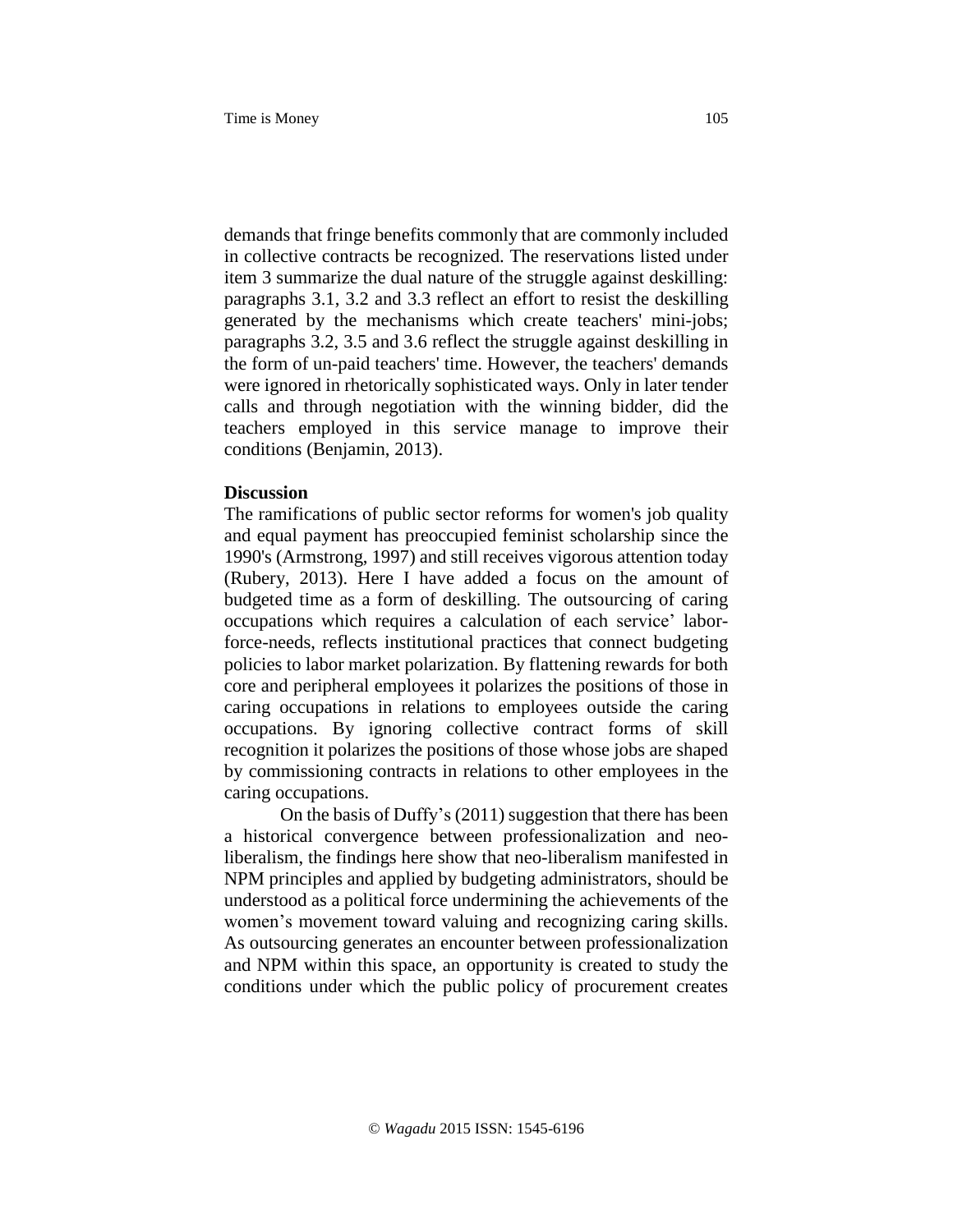polarization through deskilling. Specifically, the analysis shows that three main forms of deskilling emerge in the examined institutional space of caring services procurement. These three processes of deskilling impair the quality of social services, but more importantly, they impair the distinction between core employees and peripheral employees, so that both of them are exposed to deskilling and reward flattening mechanisms. What we have seen is that both core employees and peripheral employees lag behind their occupational counterparts – those employed by the public sector organizations forced to follow the collective contracts in their fields, in levels of reward despite similar levels of occupational skills and similar task performance.

The three main forms of deskilling which emerged in the analysis of calls announcing tenders for the delivery of social services are promoted despite the Israeli State's declared commitment to legal and professional action. They encourage operators firstly, to hire on the basis of reduced rewards and reduced recognition of experience, as was shown to be the case relating to 'practical nurses'. Secondly, to use a combination of mini-jobs and restricted forms of benefits for social workers and, thirdly, to reduce budgets through cuts in the number of hours covered by the government so that attentiveness, responsibility, competence and responsiveness are almost impossible to deliver within the paid job profile. These three forms of deskilling help shed further light on deskilling as a constantly growing repertoire of specific practices in the context of the contracting-out of caring services. With the reduction in funded hours for qualified employees, fewer skills can be applied in the operation of social services.

These processes are powerful and reveal that the number of part time jobs, which often become mini-jobs, increases by the described hidden practice of minimizing funded time, which is a strategy that indirectly moves away from the stated commitment to gender equality (Jonsson, 2011). Challenging these processes requires a coalition to bridge the interests of educated registered nurses and social workers, clients of social services and the families who care for them, state administrators who are committed to high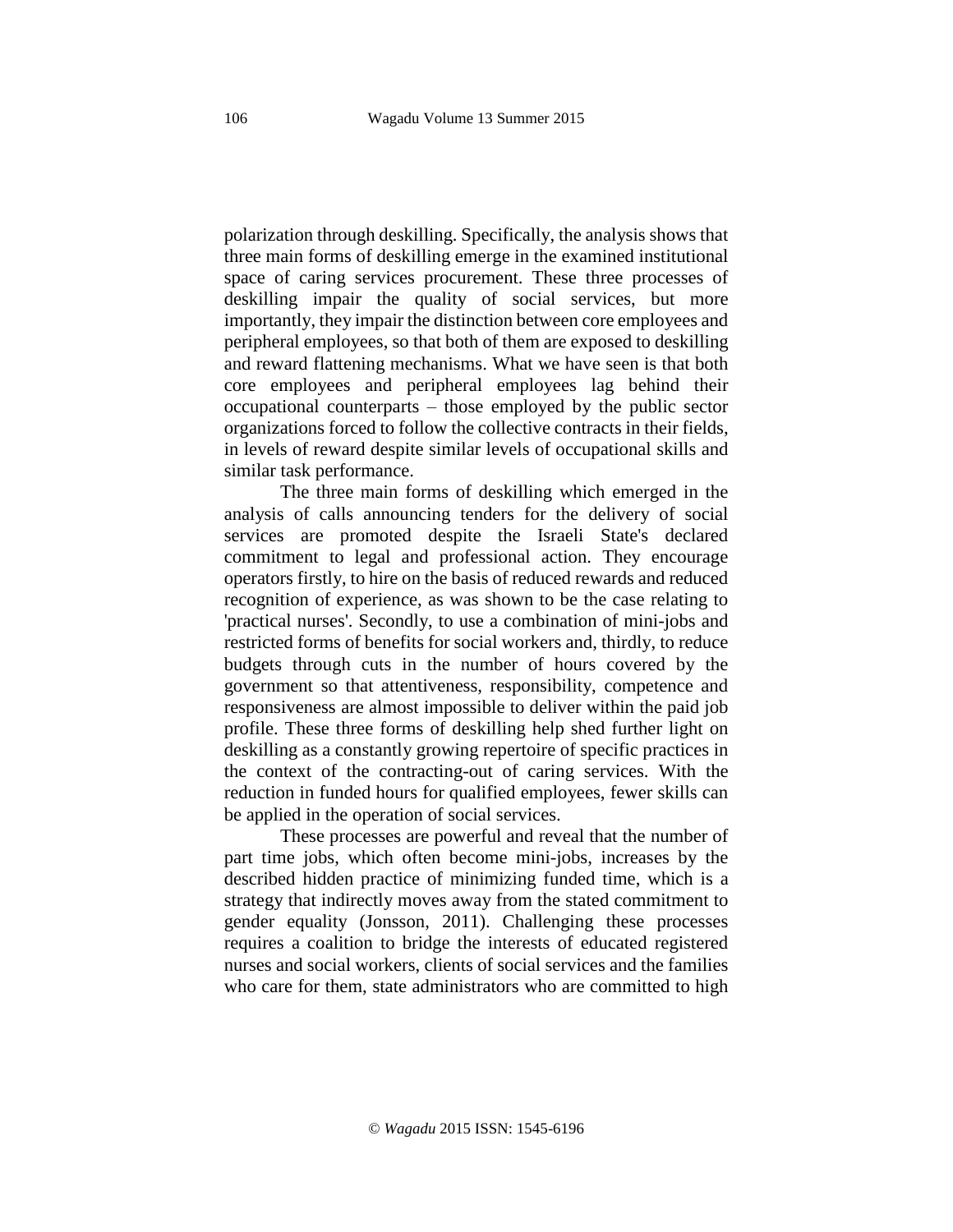quality standards in public and social services, and women employed as nursing assistants or social work frontline workers. By increasing public visibility they will be drawing attention to the deskilling which occurs in all three stages in contract preparation: firstly, the budgeting that comes after the professional standards have been set forth; secondly, the actual signing of the contract with the service deliverer, and, the long term public audits of the actual delivery of the service.

# **References**

- Aguiar, L. M. (2006). Janitors and sweatshop citizenship in Canada. *Antipode* 38, 440-461.
- Benjamin, O. (2013). The narratives of new public management in an international and Israeli perspective and the gendered political economy of care work. A special issue on care: work, relations, regimes, *Soziale Welt* 20, 253-268, Nomos-Verlag Baden-Baden.
- Abbott, P. & Meerabeau, L. (1998). Professionals, professionalization and the caring professions. In P. Abbott, P. & L. Meerabeau, L. (Eds.), *The Sociology of the caring professions*, 1-19. London: UCL Press.
- Appelbaum, E. & Schmitt, J. (2009). Review article: Low-wage work in high-income countries: Labour-market institutions and business strategy in the US and Europe. *Human Relations*, 62(12), 1907-1934.
- Armstrong, P. (2013). Puzzling skills: Feminist political economy approaches. *Canadian Review of Sociology*, 50(3), 256- 283.
- Armstrong, P. & Cornish, M. (1997). Restructuring pay equity for a restructured work force: Canadian perspectives. *Gender Work and Organization*, 4(2), 67-86.
- Bach, S. (2011). Assistant roles in a modernized public service: Towards a new professionalism? In S. Corby & G. Symon (Eds.), *Working for the state: Employment relations in the public services*, 129-146. London: Palgrave-Macmillan.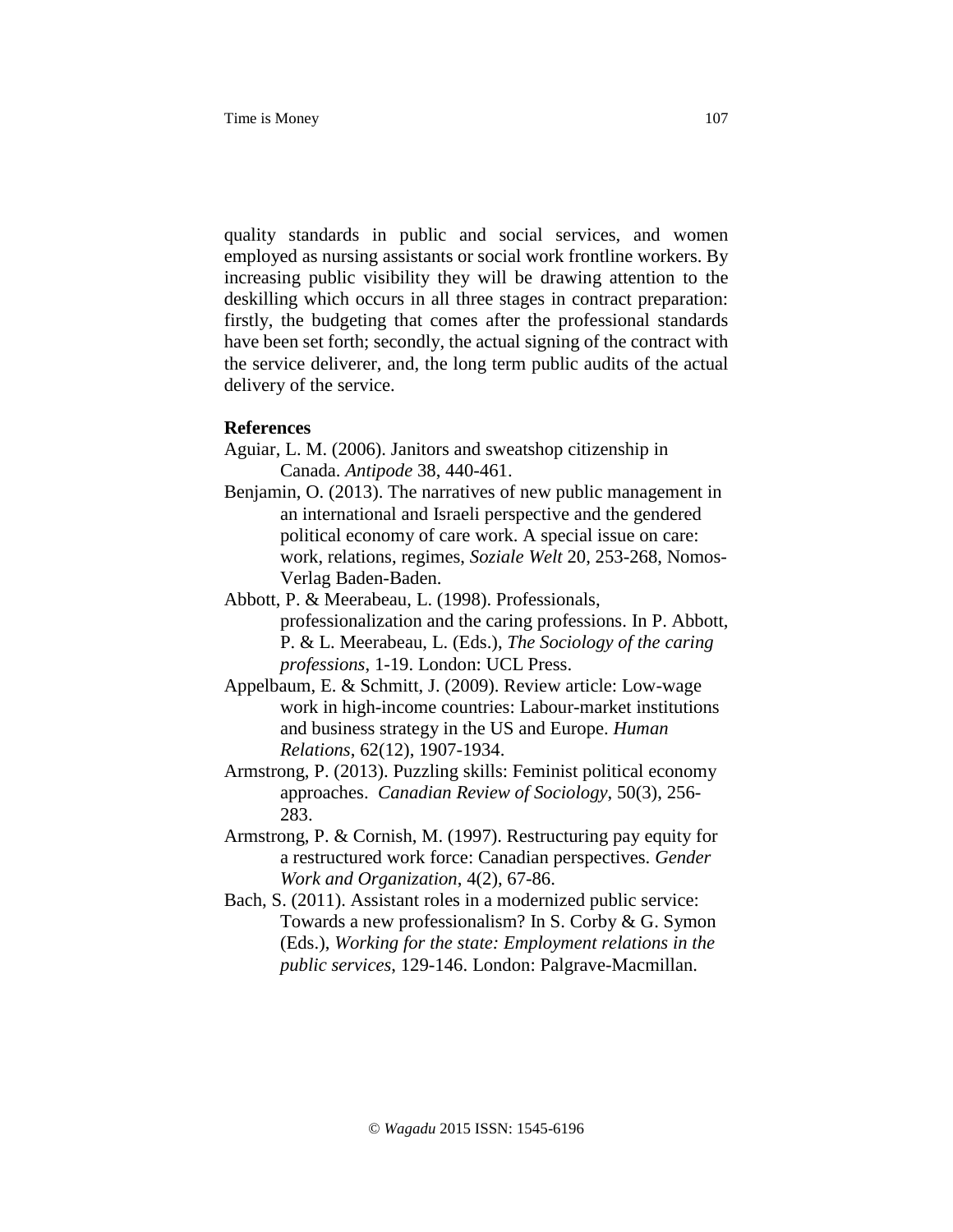- Baines, D. (2004). Caring for nothing: Work organization and unwaged labor in social services. *Work, Employment and Society*, 18(2), 267-295.
- Braverman, H. (1974). *Labor and monopoly capital: The degradation of work in the twentieth century*, New York and London: Monthly Review Press.
- Cuningham, I. (2011). The third sector's provision of public services: Implications for mission and employment conditions. In S. Corby & G. Symon (Eds.), *Working for the state: Employment relations in the public services* (pp. 147-165). London: Palgrave-Macmillan.
- Davies, C. (1996). The sociology of professions and the profession of gender. *Sociology* 30(4), 661-678.
- Duffy, M. (2011). *Making care count: A century of gender, race, and paid care work*, New Brunswick, NJ: Rutgers University Press.
- Dwyer, R. E. (2013). The care economy? Gender, economic restructuring, and job polarization in the US labor market. *American Sociological Review*, 78(3), 390-416.
- Fine, M. D. (2014). Economic restructuring and the care society changing the face of age care work. *SozW Soziale Welt: A special issue, Care: Work, relations, regimes*, 20, 269-278.
- Folbre, N. (2006). Measuring care: Gender, empowerment, and the care economy. *Journal of Human Development*, 7(2), 183- 200.
- Galor, I., Rosenbloom, H.D. & Yaroni, A. (1998). Creating new public management reforms: Lessons from Israel. *Administration and Society*, 30(4) 393-420.
- Grimshaw, D. & Rubery, J. (2007) *Undervaluing women's work*, European work and employment research Centre, equal opportunities commission, Working Paper Series No. 53, 1997.
- Gruglious, I. & Vincent, S. (2005). Changing boundaries, shaping skills: The fragmented organizational form and employee skill. In M. Marchington, D. Grimshaw, J. Rubery. & H. Willmott (Eds.), *Fragmenting work: Blurring*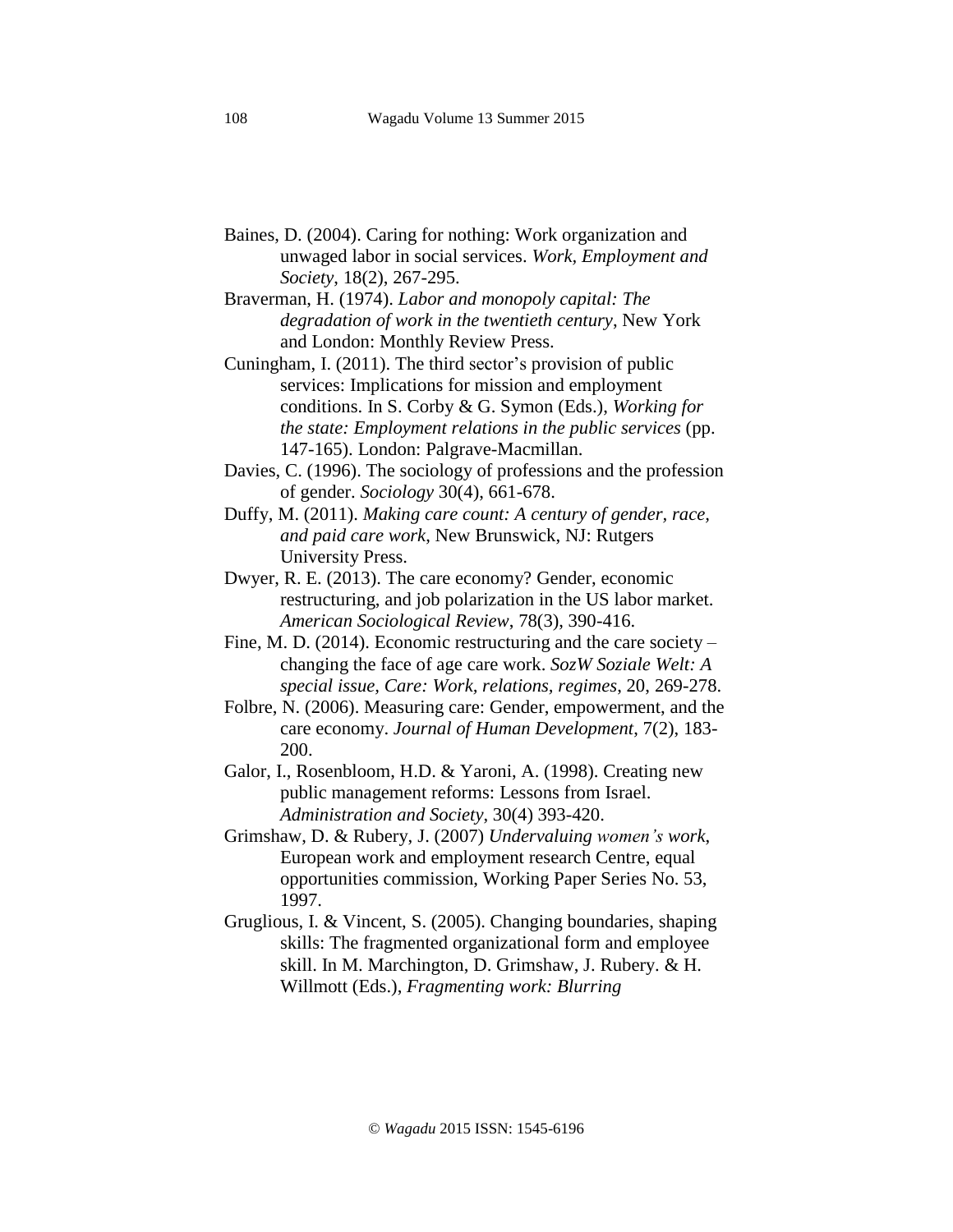*organizational boundaries and disordering hierarchies* (pp.199-216), Oxford: Oxford University Press.

- Hefetz, A. & Warner, M. (2004). Privatization and its reverse: Explaining the dynamics of the government contracting process. *Journal of Public Administration, Research and Theory*, 14(2), 171-190.
- Hirsch, D. (2011). The medicalization of motherhood ethnic relations and the education of Jewish Mizrahi mothers in mandate Palestine. In M. Shilo & G. Katz (Eds.), *Gender in Israel: New studies on gender in the Yishuv and state* (pp. 106-139). Beer-Sheva: Ben-Gurion Institute, Ben-Gurion University Press (in Hebrew).
- Jonsson, I. (2011). Working hours and gender equality: Examples from care work in the Swedish public sector. *Gender Work and Organization*, *18(*5), *508-527.*
- Lazar, M. (2005). *Feminist critical discourse analysis*, New York: Palgrave- McMillan.
- Motzafi-Haller, P. (2001). Scholarship, identity, and power: Mizrahi women in Israel. *Signs*, 26(3), 697-734.
- Pal, L. (2012). *Frontiers of governance: The OECD and global public management reform*, New York: Palgrave-McMillan.
- Perrons, D. (2007). Living and working patterns in the new knowledge economy: New opportunities and old social divisions in the case of new media and care-work. In S. Walby, H. Gottfried, K. Gottschall & M. Osawa (Eds.), *Gendering the knowledge economy: Comparative perspectives* (pp. 188-206). New York: Palgrave Macmillan.
- Reich, A. (1995). The influence of the GATT agreement on government procurement on tenders' legislation in Israel. *Mechkarey Mishpat (Legal Research)*, 12(2), 419-427 (in Hebrew).
- Reich, A. (1999). *International public procurement law: The evolution of international regimes on public purchasing*. Leiden, the Netherlands: Kluwer Law International.